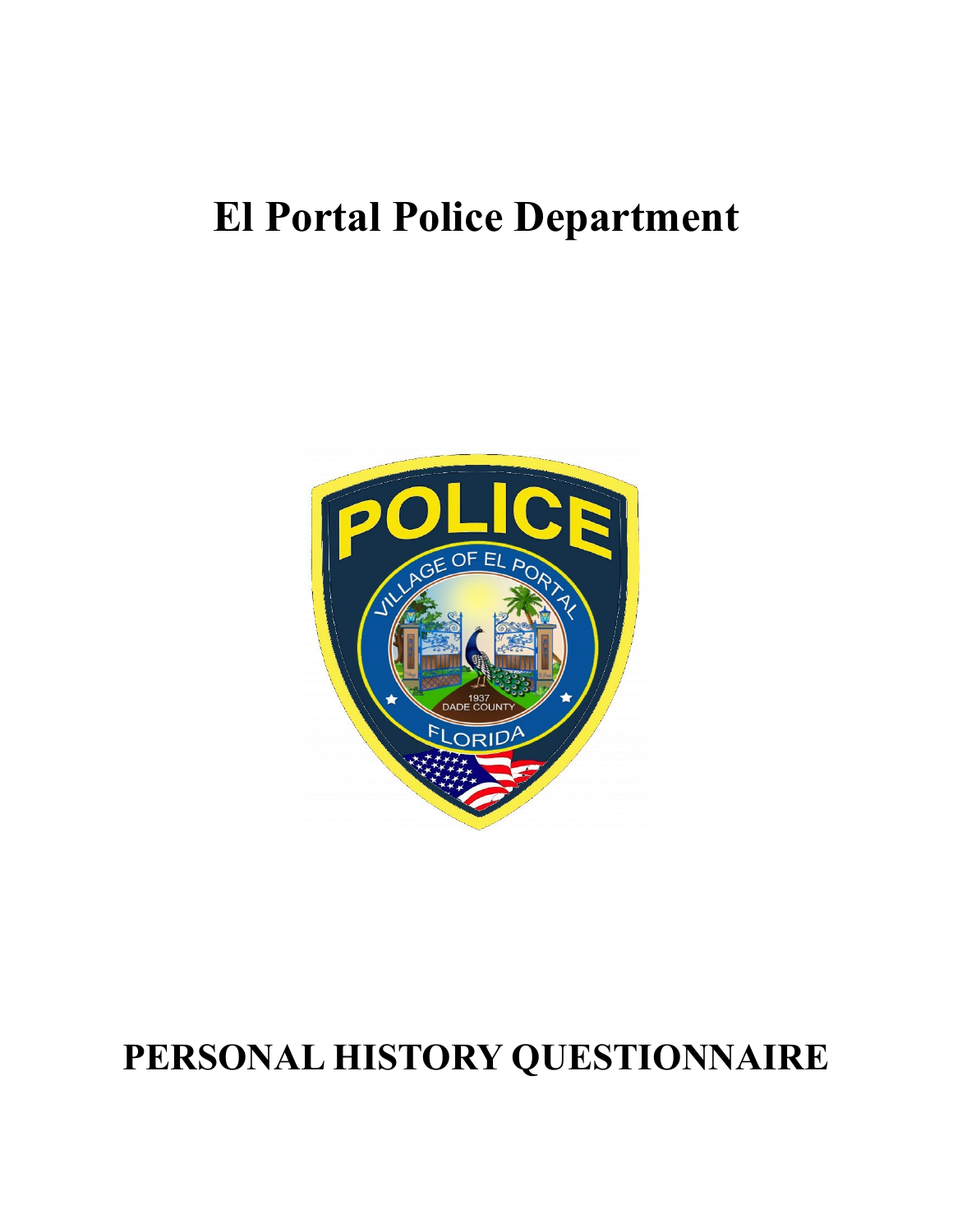

# Village of El Portal police department

# Vision statement

The Village of El Portal Police Department is a para-military organization that strictly adheres to the departmental orders, policies, procedures, and directives that govern them. This creates a gateway to professional law enforcement. The constant and consistent review and revisions to the aforementioned departmental orders, policies, procedures and directives aid in building trust with the citizenry and its police department that serves them. Instilling trust, building trust, and enhancing trust with and within the Citizenry of the Village of El Portal is the primary objective.

# Mission statement

It is the mission of the Village of El Portal Police Department to provide professional law enforcement to the citizenry, businesses, schools, and elected officials of the Village of El Portal. Professional law enforcement will be delivered by embracing an unbreakable bond with the community it serves by way of respect, communication, a sense of genuine caring, and by fostering an environment free from prejudice and prejudgments. Bridges will be built where none exist.

Improving the quality of life for all who live in, work in, and/or serve the Village of El Portal remains the pinnacle to where the employment of professional law enforcement shall take us. Education, training, and positive collaboration with the community are the steps that will take us there.

# Value statement

**Teamwork (Working together internally and externally [community] to resolve all issues)** 

**R**espect (Treating people with dignity and the way you would want to be treated)

Unity (Police and the citizenry working in unison)

**S**elfless Service (Putting the welfare of the community before your own)

**T**enacity (Seeing the objective done to its conclusion regardless the difficulty)

**E**thical (Everything the department undertakes is guided by strong, unsullied ethics)

**D**uty (Fulfillment of obligations)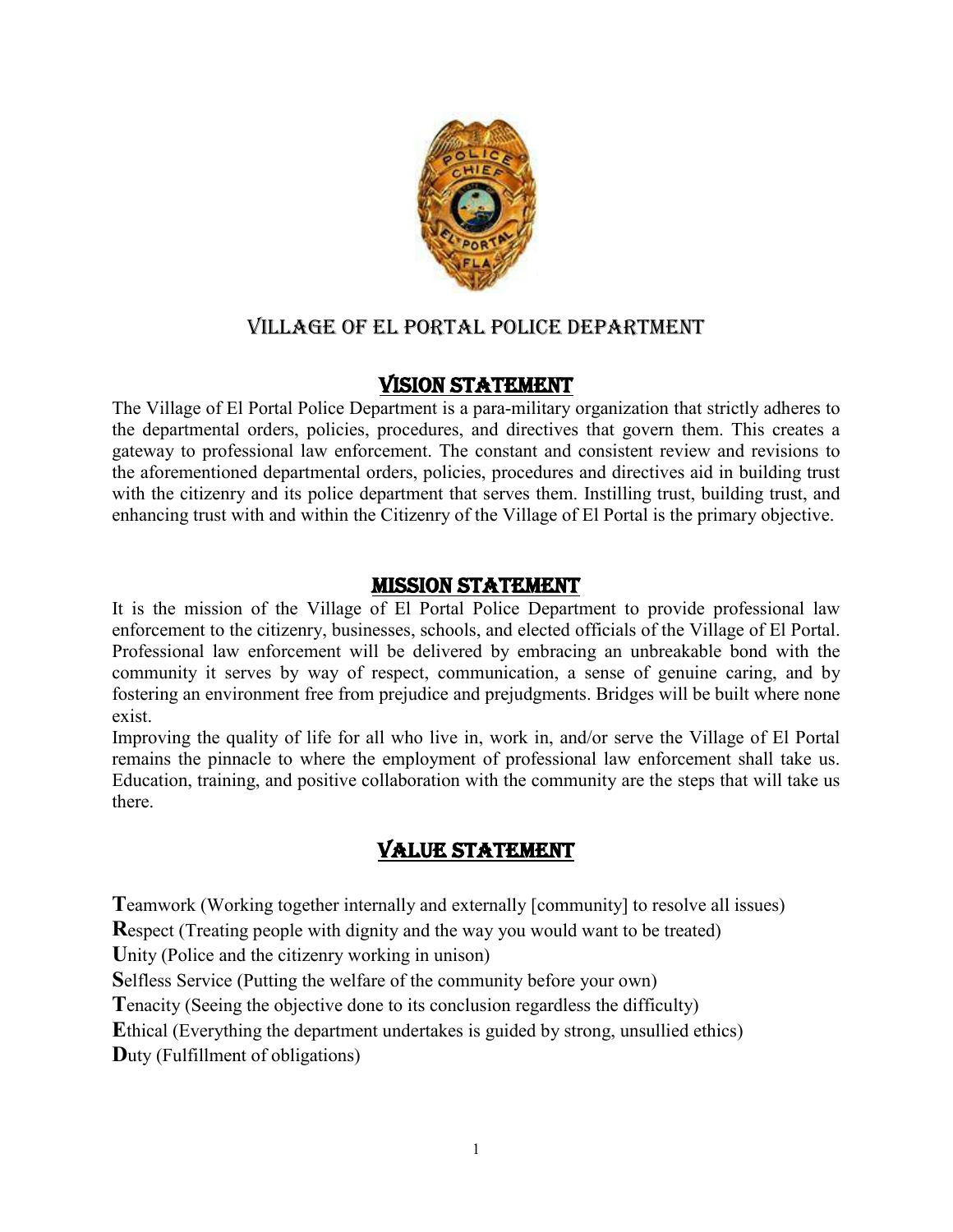## **FOR OFFICE USE ONLY**

| PHYSICAL:                                                                                                                         |
|-----------------------------------------------------------------------------------------------------------------------------------|
| POLYGRAPH:                                                                                                                        |
| PSYCHOLOGICAL:                                                                                                                    |
| DRUG TEST:                                                                                                                        |
| ACCEPTED:<br><u> 1980 - John Stein, markin fizik ar yw y cyfan y cyfan y cyfan y cyfan y cyfan y cyfan y cyfan y cyfan y cyfa</u> |

| <b>PASSPORT PHOTO</b> |  |  |  |  |
|-----------------------|--|--|--|--|
|                       |  |  |  |  |
|                       |  |  |  |  |



**APPLICATION**



NAME: \_\_\_\_\_\_\_\_\_\_\_\_\_\_\_\_\_\_\_\_\_\_\_\_\_\_\_\_\_\_\_\_\_\_\_\_\_\_ DATE: \_\_\_\_\_\_\_\_\_CERTIFIED: YES\_\_\_ NO\_\_\_

#### **INSTRUCTIONS:**

**THIS APPLICATION FORM MAY BE COMPLETED LEGIBLY PRINTED IN BLACK OR BLUE INK.**

**FILL OUT THIS APPLICATION COMPLETELY AND ACCURATELY. ALL STATEMENTS IN THIS APPLICATION ARE SUBJECT TO VERIFICATION.**

**ANY APPLICANT INTENTIONALLY GIVING FALSE INFORMATION WILL BE SUBJECT TO DISQUALIFICATION.**

**IF A QUESTION DOES NOT APPLY TO YOU; WRITE N/A (NOT APPLICABLE).**

**IF THE SPACE PROVIDED IS INADEQUATE, PLEASE DOCUMENT THE ADDITIONAL INFORMATION ON A SEPARATE SHEET OF PAPER (81/2 X 11) AND INDICATE THE QUESTION YOU ARE RESPONDING TO. MORE THAN ONE ANSWER MAY BE PUTON A SHEET.**

**"I HAVE READ AND UNDERSTAND ALL THE ABOVE INSTRUCTIONS. I ALSO UNDERSTAND THAT I WILL BE REQUIRED TO TAKE A POLYGRAPH (LIE DETECTOR) EXAMINATION TO DETERMINE THE AUTHENTICITY OF THE INFORMATION PROVIDED IN THIS APPLICATION".**

**Signature of Applicant**

**\_\_\_\_\_\_\_\_\_\_\_\_\_\_\_\_\_\_\_\_\_\_\_\_\_\_\_\_\_\_\_\_\_\_\_\_\_\_**

Revised 5/2019 EPPD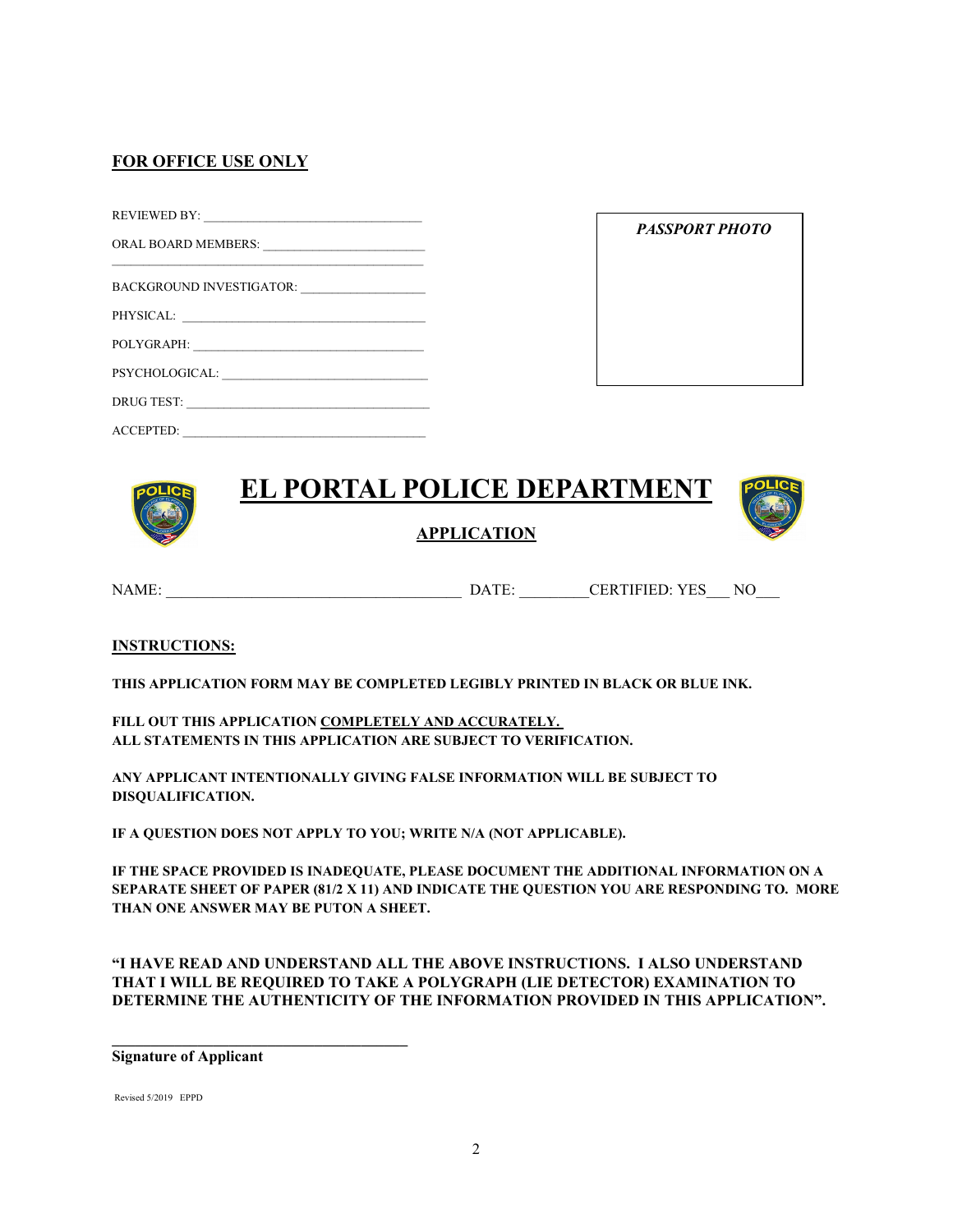# **ALL CANDIDATES MUST PRODUCE APPLICABLE DOCUMENTS LISTED BELOW AT TIME APPLICATION IS SUBMITTED.**

# **INCOMPLETE APPLICATIONS WILL NOT BE ACCEPTED.**

| 1. Live Scan Prints                                    |
|--------------------------------------------------------|
| 2. Selective Service                                   |
| 3. Proof of Naturalization/Citizenship (if applicable) |
| 4. Military Service (DD214) (if applicable)            |
| 5. Marriage Certificate (if applicable)                |
| 6. Divorce Decree (if applicable)                      |
| 7. Credit Check                                        |
| 8. Civil Litigation Pending (if applicable)            |
| 9. College Transcript (if applicable)                  |
| 10. Reference Letters (3)                              |
| 11. Birth certificate                                  |
| 12. Passport Photo                                     |
| 13. High School Diploma/GED                            |
| 14. Driver's License                                   |
| 15. Passport (if applicable)                           |
| 16. Basic Recruit Certificate                          |
| 17. Social Security Card                               |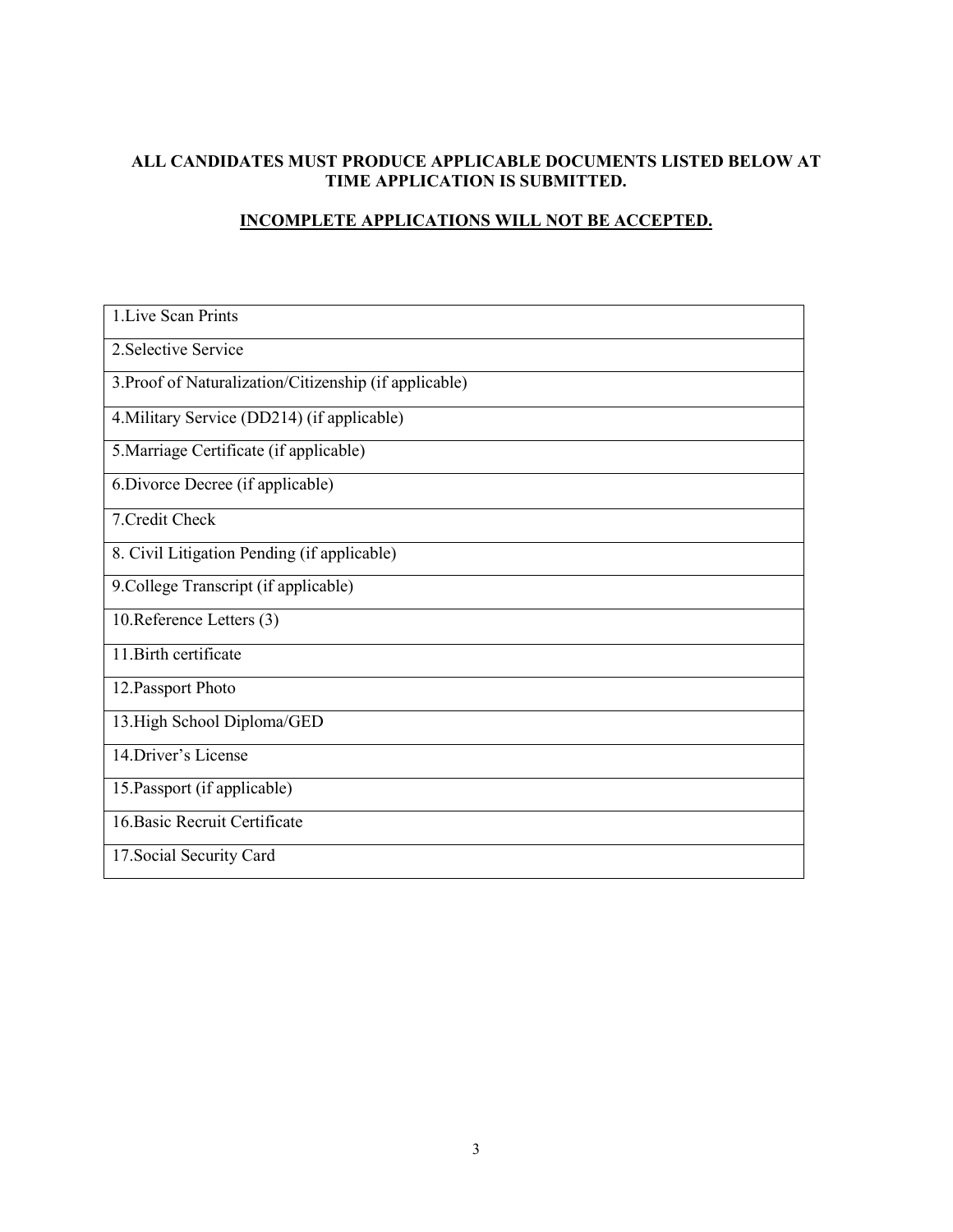# **I. PERSONAL**

1.) FULL NAME :

| (LAST)                     |                                 | (FIRST)                                                                                                                                         | (MIDDLE)                                                |
|----------------------------|---------------------------------|-------------------------------------------------------------------------------------------------------------------------------------------------|---------------------------------------------------------|
|                            | 2.) DATE OF BIRTH:<br>(MONTH)   | (DAY)                                                                                                                                           | (YEAR)                                                  |
|                            | 3.) PLACE OF BIRTH:             | (CITY) (COUNTY) (STATE) (COUNTRY)                                                                                                               |                                                         |
|                            |                                 |                                                                                                                                                 | 4.) WEIGHT: HEIGHT: HEIGHT: FT. N. HAIR COLOR:          |
|                            |                                 | 5.) SOCIAL SECURITY NUMBER:                                                                                                                     |                                                         |
|                            |                                 | 6.) ARE YOU A CITIZEN OF THE UNITED STATES? YES NO                                                                                              |                                                         |
|                            | 7.) NATURAL BORN: NATURALIZED:  |                                                                                                                                                 |                                                         |
|                            |                                 | 8.) IF NATURALIZED CITIZEN, CHECK BELOW IF YOU ARE A CITIZEN BY VIRTUE OF A<br>NATURALIZATION CERTIFICATE ISSUED TO: SELF __ SPOUSE ____ PARENT |                                                         |
|                            |                                 | 9.) HAVE YOU EVER HAD YOUR NAME LEGALLY CHANGED? YES NO                                                                                         |                                                         |
|                            |                                 | 10.) IF YOU RESPONDED YES TO QUESTION (9), INDICATE AS FOLLOWS:                                                                                 |                                                         |
|                            |                                 | A) PREVIOUS NAME:                                                                                                                               |                                                         |
|                            |                                 |                                                                                                                                                 |                                                         |
|                            |                                 |                                                                                                                                                 |                                                         |
| 11.) PRESENT HOME ADDRESS: |                                 |                                                                                                                                                 |                                                         |
| (STREET)                   |                                 | $\Gamma(TTY)$                                                                                                                                   | (STATE) (ZIP CODE)                                      |
|                            |                                 |                                                                                                                                                 |                                                         |
|                            |                                 |                                                                                                                                                 | 12.) HOW LONG HAVE YOU RESIDED AT YOUR PRESENT ADDRESS? |
|                            | 13.) HOME/CELL TELEPHONE NUMBER |                                                                                                                                                 |                                                         |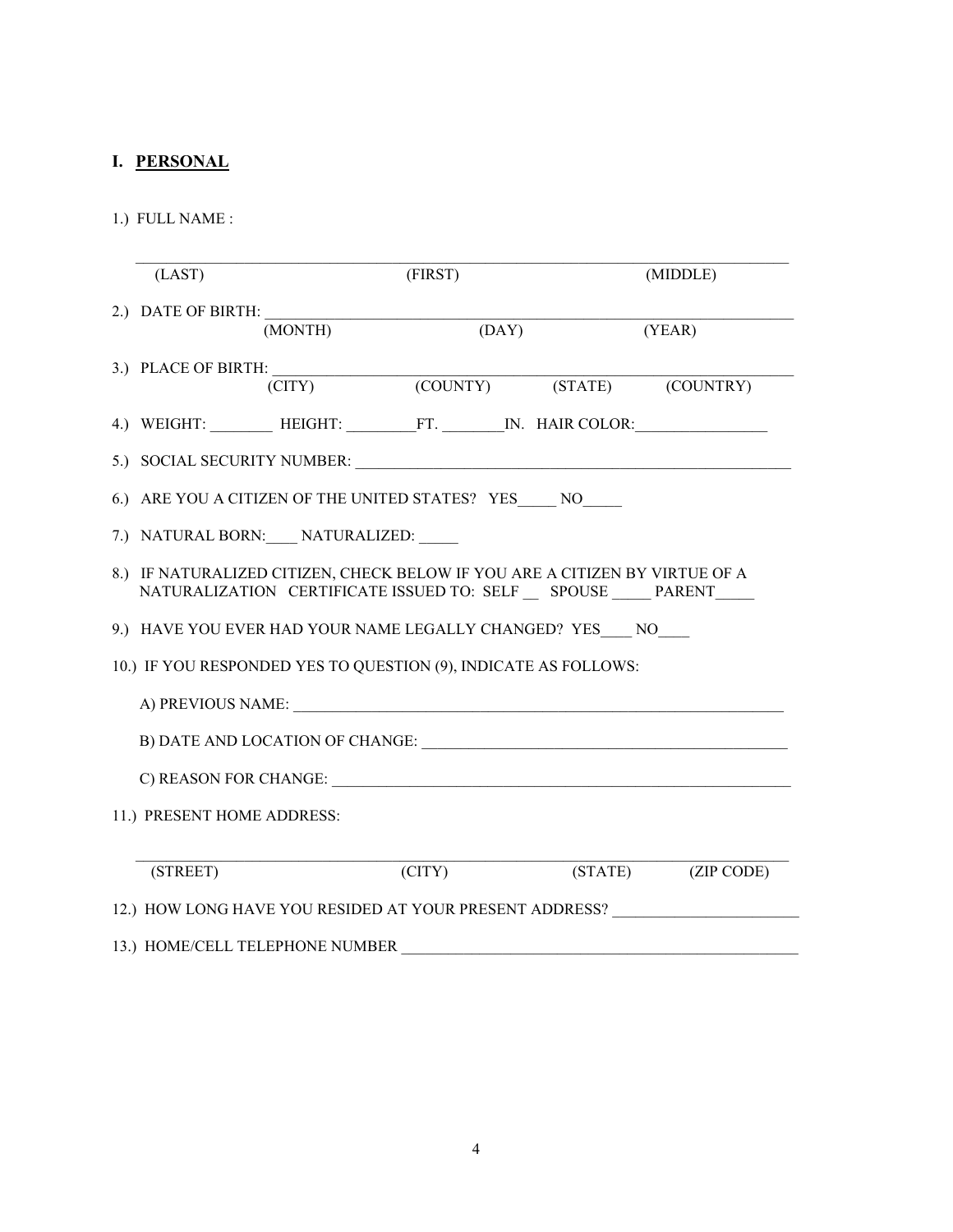#### 14.) CHRONOLOGICALLY LIST ALL PREVIOUS PLACES OF RESIDENCE SINCE LEAVING ELEMENTARY SCHOOL.

| FROM: MO/YR TO: MO/YR | <b>ADDRESS</b> | <b>CITY</b> | <b>STATE</b> |
|-----------------------|----------------|-------------|--------------|
|                       |                |             |              |
|                       |                |             |              |
|                       |                |             |              |
|                       |                |             |              |
|                       |                |             |              |
|                       |                |             |              |
|                       |                |             |              |
|                       |                |             |              |
|                       |                |             |              |
|                       |                |             |              |

15.) HAVE YOU EVER CHANGED OR BEEN ADVISED TO CHANGE YOUR OCCUPATION OR RESIDENCE BECAUSE OF YOUR HEALTH? YES \_\_\_\_\_\_NO \_\_\_\_\_\_\_

IF YES, PROVIDE DETAILS ON A SEPARATE SHEET.

16.) HAVE YOU EVER RECEIVED WORKMAN'S COMPENSATION BENEFITS? YES NO

IF YES, PROVIDE DETAILS ON A SEPARATE SHEET.

17.) HAVE YOU EVER HAD A BACK INJURY OR RECEIVED ANY MEDICAL CARE RELATED TO THE BACK? YES NO

IF YES, PROVIDE DETAILS ON A SEPARATE SHEET.

18.) HAVE YOU EVER BEEN REFUSED LIFE, ACCIDENT, OR SICKNESS INSURANCE? YES\_\_\_\_ NO\_\_\_\_

IF YES, PROVIDE DETAILS ON A SEPARATE SHEET.

19.) HAVE YOU EVER USED ANY NARCOTIC DRUGS, BARBITURATES, AMPHETAMINES, MARIJUANA OR HALLUCINOGENIC DRUGS? YES\_\_\_ NO \_\_

IF YES, PROVIDE DETAILS ON A SEPARATE SHEET.

20.) HAVE YOU EVER RECEIVED ANY MEDICAL TREATMENT FOR DRUG HABIT? YES NO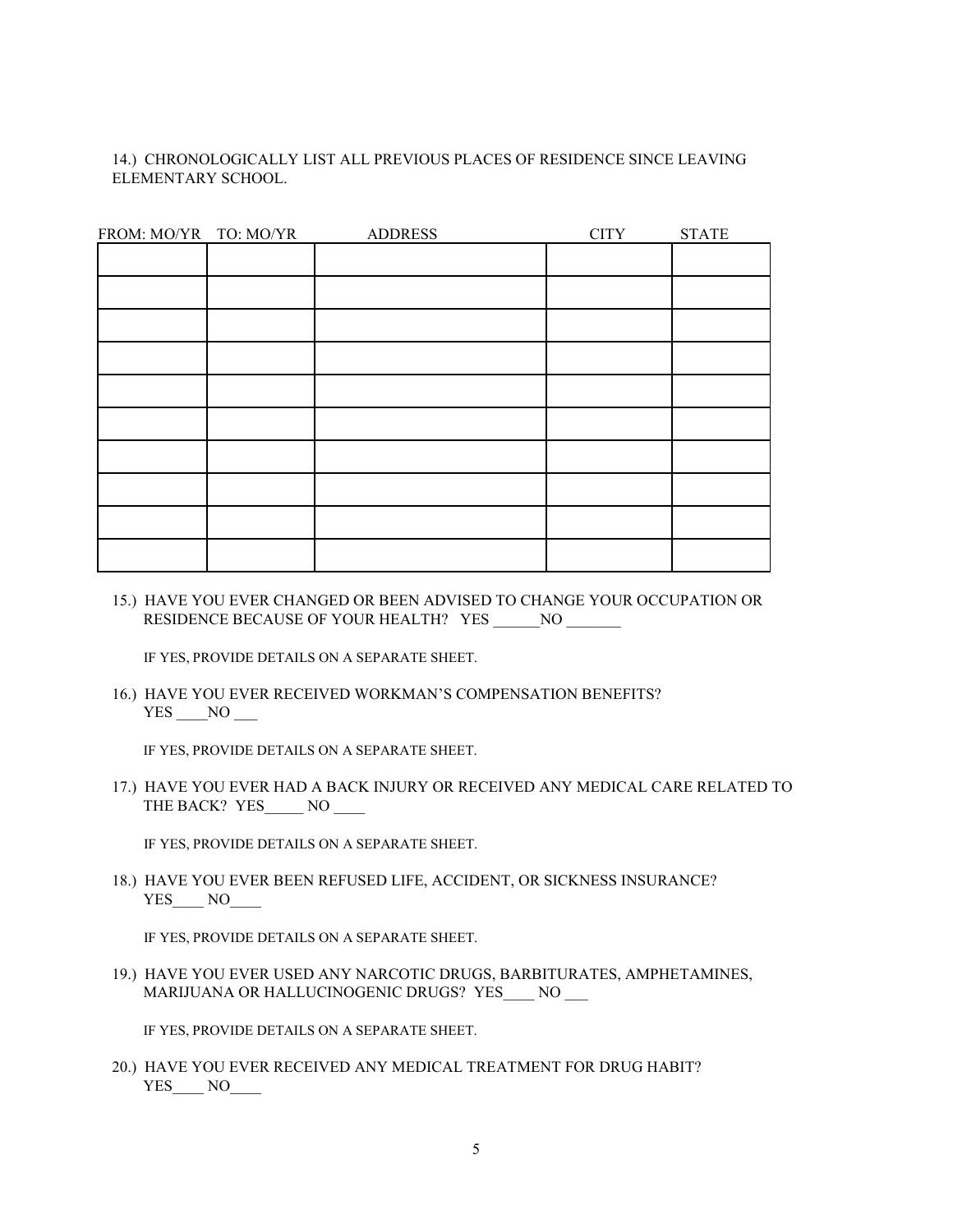IF YES, PROVIDE DETAILS ON A SEPARATE SHEET.

21.) HAVE YOU EVER USED TRANQUILIZERS? YES NO

IF YES, PROVIDE DETAILS ON A SEPARATE SHEET.

22.) HAVE YOU EVER BEEN TREATED FOR NERVOUS OR MENTAL DISORDER? YES \_\_\_\_ NO

IF YES, PROVIDE DETAILS ON A SEPARATE SHEET.

A) THE NAME OF THE PHYSICIAN, PSYCHIATRIST, OR PSYCHOLOGIST.

B) THE DATES OF TREATMENT.

C) THE ADDRESS OF THE PERSON ADMINISTERING TREATMENT.

23.) DO YOU EVER DRINK ALCOHOLIC BEVERAGES? YES \_\_\_\_\_ NO \_\_\_\_

 IF YES, WHICH TYPES OF DRINKS DO YOU PREFER AND WHAT IS YOUR WEEKLY, OR IF MORE APPROPRIATE, YOUR MONTHLY RATE OF CONSUMPTION?

 $\mathcal{L}_\text{max} = \mathcal{L}_\text{max} = \mathcal{L}_\text{max} = \mathcal{L}_\text{max} = \mathcal{L}_\text{max} = \mathcal{L}_\text{max} = \mathcal{L}_\text{max} = \mathcal{L}_\text{max} = \mathcal{L}_\text{max} = \mathcal{L}_\text{max} = \mathcal{L}_\text{max} = \mathcal{L}_\text{max} = \mathcal{L}_\text{max} = \mathcal{L}_\text{max} = \mathcal{L}_\text{max} = \mathcal{L}_\text{max} = \mathcal{L}_\text{max} = \mathcal{L}_\text{max} = \mathcal{$ 

 $\mathcal{L}_\text{max} = \mathcal{L}_\text{max} = \mathcal{L}_\text{max} = \mathcal{L}_\text{max} = \mathcal{L}_\text{max} = \mathcal{L}_\text{max} = \mathcal{L}_\text{max} = \mathcal{L}_\text{max} = \mathcal{L}_\text{max} = \mathcal{L}_\text{max} = \mathcal{L}_\text{max} = \mathcal{L}_\text{max} = \mathcal{L}_\text{max} = \mathcal{L}_\text{max} = \mathcal{L}_\text{max} = \mathcal{L}_\text{max} = \mathcal{L}_\text{max} = \mathcal{L}_\text{max} = \mathcal{$ 

#### 24.) LIST ALL CLUBS, SOCIETIES, CIVIC OR FRATERNAL ORGANIZATIONS OR FRATERNAL ORGANIZATIONS TO WHICH YOU ARE NOW OR HAVE BEEN A MEMBER.

| NAME OR ORGANIZATION OF<br>MEMBERSHIP | <b>ACTIVE</b><br><b>MEMBER</b> | NO LONGER | DATE OF INITIAL |
|---------------------------------------|--------------------------------|-----------|-----------------|
|                                       |                                |           |                 |
|                                       |                                |           |                 |
|                                       |                                |           |                 |
|                                       |                                |           |                 |
|                                       |                                |           |                 |
|                                       |                                |           |                 |
|                                       |                                |           |                 |
|                                       |                                |           |                 |

25.) IF IT BECOME NECESSARY IN THE COURSE OF YOUR POLICE DUTIES TO LAWFULLY TAKE A HUMAN LIFE, WOULD YOU HAVE ANY RELUCTANCE TO DO SO BECAUSE OF RELIGIOUS OR OTHER BELIEFS? YES \_\_\_\_ NO \_\_\_\_

IF YES, PROVIDE ALL DETAILS ON A SEPARATE SHEET.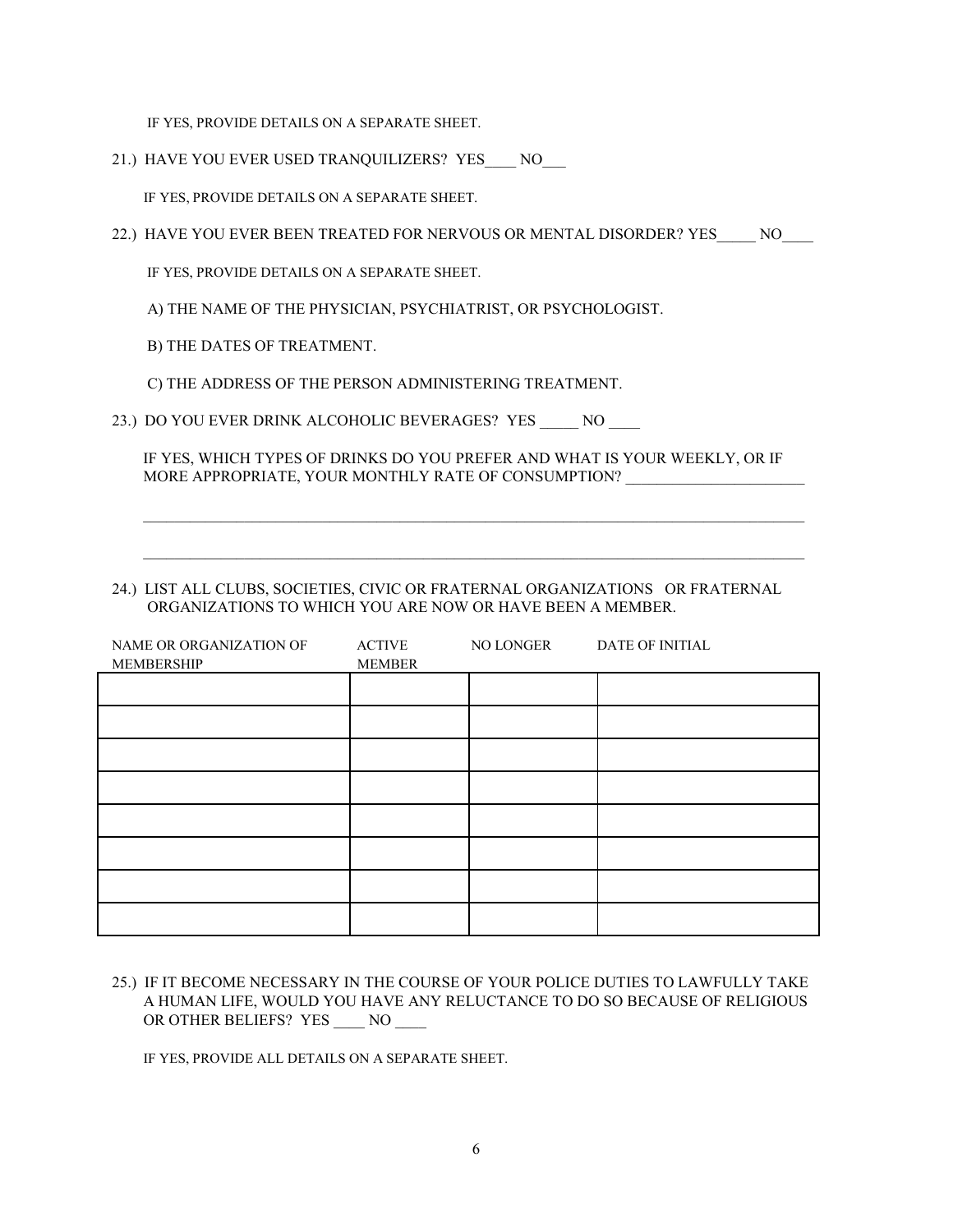# **II. MARRIAGE (PRESENT MARITAL STATUS)**

INFORMATION IS THIS SECTION APPLIES ONLY TO THOSE APPLICANTS WHO ARE MARRIED AT PRESENT.

| 26.) SPOUSE'S FULL NAME:                                                                                                                          |          |         |          |                                                                                                                      |
|---------------------------------------------------------------------------------------------------------------------------------------------------|----------|---------|----------|----------------------------------------------------------------------------------------------------------------------|
|                                                                                                                                                   | (LAST)   | (FIRST) |          | (MIDDLE)                                                                                                             |
| 27.) MAIDEN NAME:                                                                                                                                 |          |         |          |                                                                                                                      |
|                                                                                                                                                   | (LAST)   | (FIRST) |          | (MIDDLE)                                                                                                             |
| 28.) DATE OF MARRIAGE:                                                                                                                            |          |         |          |                                                                                                                      |
|                                                                                                                                                   | (MONTH)  | (DAY)   |          | (YEAR)                                                                                                               |
| 29.) LOCATION OF MARRIAGE:                                                                                                                        |          |         |          |                                                                                                                      |
|                                                                                                                                                   | (CITY)   |         | (COUNTY) | (STATE)                                                                                                              |
| 30.) ARE YOU PESENTLY LIVING WITH YOUR SPOUSE? YES NO                                                                                             |          |         |          |                                                                                                                      |
|                                                                                                                                                   |          |         |          |                                                                                                                      |
|                                                                                                                                                   |          |         |          | III. DIVORCES, ANNULMENTS, WIDOWED (APPLICANTS PREVIOUS MARITAL STATUS)                                              |
|                                                                                                                                                   |          |         |          | (FOR INFORMATION ABOUT ADDITIONAL DIVORCES OR ANNULMENTS, USE A SEPARATE SHEET)                                      |
|                                                                                                                                                   |          |         |          |                                                                                                                      |
|                                                                                                                                                   |          |         |          |                                                                                                                      |
|                                                                                                                                                   |          |         |          |                                                                                                                      |
|                                                                                                                                                   |          |         |          |                                                                                                                      |
| (LAST)                                                                                                                                            |          | (FIRST) |          | (MIDDLE)                                                                                                             |
|                                                                                                                                                   |          |         |          |                                                                                                                      |
|                                                                                                                                                   |          |         |          |                                                                                                                      |
|                                                                                                                                                   |          |         |          |                                                                                                                      |
|                                                                                                                                                   |          |         |          |                                                                                                                      |
| 31.) NAME OF FORMER SPOUSE<br>32.) COMPLETE MAILING ADDRESS OF FORMER SPOUSE<br>33.) CITY AND STATE WHERE FORMER MARRIAGE WAS PERFORMED (MAILING) |          |         |          |                                                                                                                      |
| (CITY)                                                                                                                                            |          | (STATE) |          | (ZIP CODE)                                                                                                           |
| 34.) DATE OF MARRIAGE                                                                                                                             | (MONTH)  |         |          |                                                                                                                      |
|                                                                                                                                                   |          | (DAY)   |          | (YEAR)                                                                                                               |
| <b>DIVORCED</b>                                                                                                                                   |          |         |          |                                                                                                                      |
|                                                                                                                                                   | ANNULLED |         |          | <u> 1980 - Jan Stein Stein Stein Stein Stein Stein Stein Stein Stein Stein Stein Stein Stein Stein Stein Stein S</u> |
| 35.) REASON FOR DISSOLUTION OF THE MARRIAGE: WIDOWED<br>36.) TITLE AND LOCATION OF COURT ISSUING DIVORCE OR ANNULMENT.                            |          |         |          |                                                                                                                      |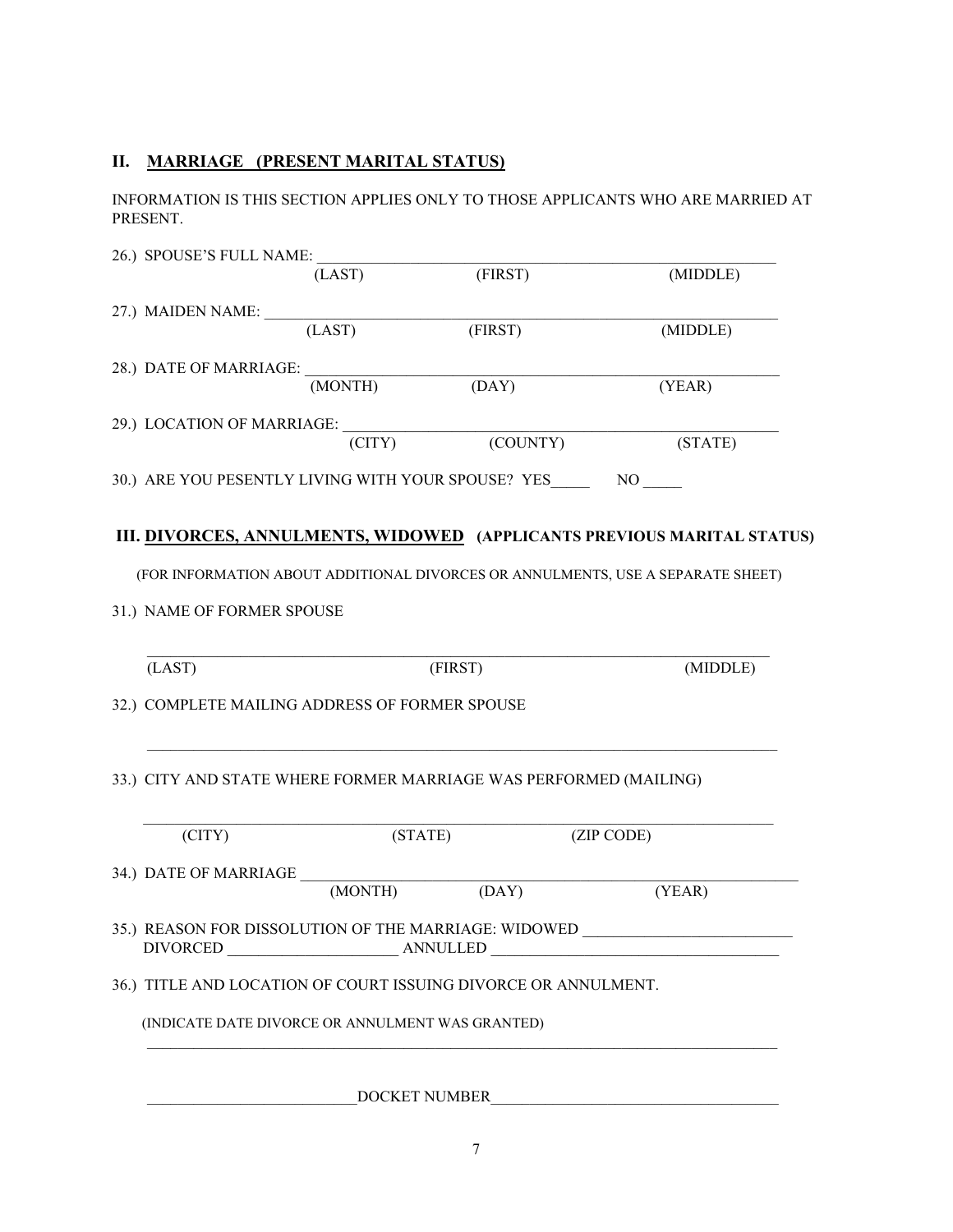- 37.) ARE THERE ANY CHILDREN BY THIS FORMER MARRIAGE? YES NO PLEASE INDICATE NUMBER
- 38.) ARE YOU RESPONSIBLE FOR CHILD SUPPORT PAYMENT? YES NO

IF YES, INDICATE HOW MUCH

39.) ARE YOU RESPONSIBLE FOR PAYING ALIMONY? YES NO

IF YES, INDICATE HOW MUCH \_\_\_\_\_\_\_\_\_\_\_\_\_\_\_\_\_\_\_\_\_\_\_\_\_\_\_\_\_\_\_\_\_\_\_\_\_\_\_\_\_\_\_\_\_\_\_\_\_\_\_\_

- 40.) IF YOU ARE RESPONSIBLE FOR MAKING CHILD SUPPORT PAYMENTS OR PAYING ALIMONY, HAS LEGAL ACTION EVER BEEN TAKEN AGAINST YOU FOR EITHER FAILING TO MAKE PAYMENT OR DELAYING PAYMENTS? YES NO
- 41.) HAVE YOU EVER BEEN NAMED CO-RESPONDENT IN A DIVORCE ACTION? YES \_\_\_\_ NO \_\_\_\_

IF YES, EXPLAIN ON SEPARATE SHEET.

#### **IV. RECORD OF PARENTHOOD**

42.) A. LIST EVERY CHILD BORN TO YOU.

| DATE OF<br><b>BIRTH</b> | PLACE OF<br><b>BIRTH</b> | NAME OF<br><b>CHILD</b> | WHERE DOES CHILD<br>RESIDE? |
|-------------------------|--------------------------|-------------------------|-----------------------------|
|                         |                          |                         |                             |
|                         |                          |                         |                             |
|                         |                          |                         |                             |
|                         |                          |                         |                             |
|                         |                          |                         |                             |
|                         |                          |                         |                             |
|                         |                          |                         |                             |
|                         |                          |                         |                             |
|                         |                          |                         |                             |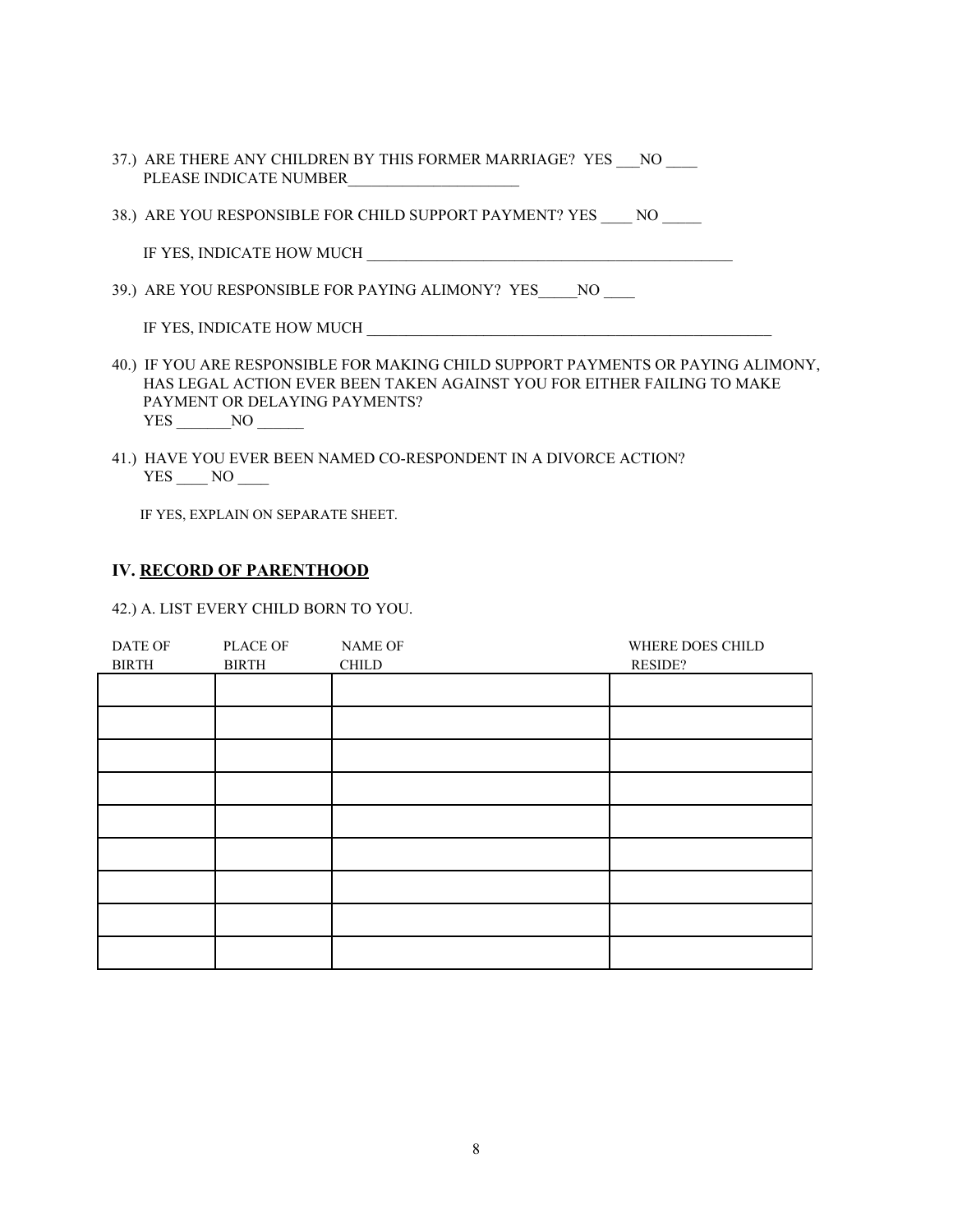# **V. EDUCATIONAL BACKGROUND**

### 43.) LIST ALL SCHOOLS AND COLLEGES YOU HAVE ATTENDED.

| FROM-TO | NAME OF SCHOOL | <b>LOCATION</b> | DEGREE REC. | <b>GRADUATED</b><br>YES/NO |
|---------|----------------|-----------------|-------------|----------------------------|
|         |                |                 |             |                            |
|         |                |                 |             |                            |
|         |                |                 |             |                            |
|         |                |                 |             |                            |
|         |                |                 |             |                            |
|         |                |                 |             |                            |

44.) WHILE IN SCHOOL, WERE YOU EVER SUSPENDED OR EXPELLED? YES NO

IF YES, PROVIDE DETAILS ON A SEPARATE SHEET.

# **VI. FOREIGN LANGUAGE:**

45.) ENTER FOREIGN LANGUAGE AND INDICATE YOUR KNOWLEDGE OF EACH BY PLACING AN "X" IN PROPER COLUMN.

| LANGUAGE | <b>READING</b> |             | <b>SPEAKING</b> |      | <b>UNDERSTANDING</b> |      |      |      |             |
|----------|----------------|-------------|-----------------|------|----------------------|------|------|------|-------------|
|          | EXC.           | <b>GOOD</b> | FAIR            | EXC. | GOOD                 | FAIR | EXC. | GOOD | <b>FAIR</b> |
|          |                |             |                 |      |                      |      |      |      |             |
|          |                |             |                 |      |                      |      |      |      |             |
|          |                |             |                 |      |                      |      |      |      |             |
|          |                |             |                 |      |                      |      |      |      |             |
|          |                |             |                 |      |                      |      |      |      |             |
|          |                |             |                 |      |                      |      |      |      |             |

# **VII. SPECIAL QUALIFICATIONS AND SKILLS:**

46.) INDICATE TYPE OF SPECIAL LICENSE SUCH AS PILOT, RADIO OPERATOR, ETC. SHOWING LICENSING AUTHORITY, WHERE THE LICENSE WAS FIRST ISSUED, AND THE DATE CURRENT LICENSE EXPIRES. (EXCEPT VEHICLE OPERATOR'S LICENSE):

 $\mathcal{L}_\text{max}$  and  $\mathcal{L}_\text{max}$  and  $\mathcal{L}_\text{max}$  and  $\mathcal{L}_\text{max}$  and  $\mathcal{L}_\text{max}$  and  $\mathcal{L}_\text{max}$ 

 $\mathcal{L}_\text{max}$  and  $\mathcal{L}_\text{max}$  and  $\mathcal{L}_\text{max}$  and  $\mathcal{L}_\text{max}$  and  $\mathcal{L}_\text{max}$  and  $\mathcal{L}_\text{max}$ 

 $\mathcal{L}_\text{max}$  and  $\mathcal{L}_\text{max}$  and  $\mathcal{L}_\text{max}$  and  $\mathcal{L}_\text{max}$  and  $\mathcal{L}_\text{max}$  and  $\mathcal{L}_\text{max}$ 

 $\mathcal{L}_\text{max}$  and  $\mathcal{L}_\text{max}$  and  $\mathcal{L}_\text{max}$  and  $\mathcal{L}_\text{max}$  and  $\mathcal{L}_\text{max}$  and  $\mathcal{L}_\text{max}$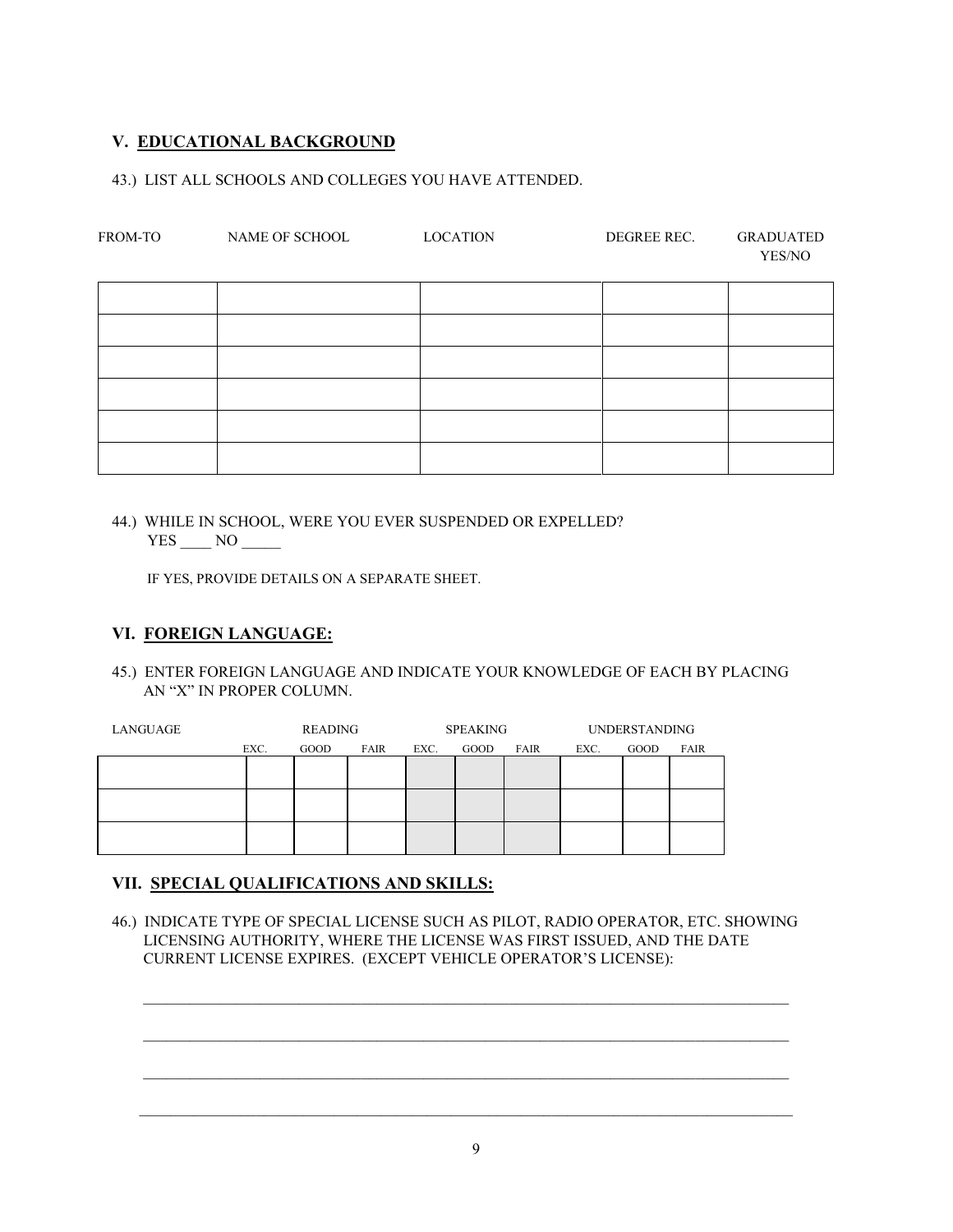47.) INDICATE SPECIAL SKILLS THAT YOU POSSESS AND MACHINES AND EQUIPMENT YOU CAN USE:

 $\mathcal{L} = \{ \mathcal{L} = \{ \mathcal{L} = \{ \mathcal{L} = \mathcal{L} \} \mid \mathcal{L} = \{ \mathcal{L} = \{ \mathcal{L} = \mathcal{L} \} \mid \mathcal{L} = \{ \mathcal{L} = \{ \mathcal{L} = \mathcal{L} = \mathcal{L} \} \mid \mathcal{L} = \{ \mathcal{L} = \{ \mathcal{L} = \mathcal{L} = \mathcal{L} = \mathcal{L} \} \mid \mathcal{L} = \{ \mathcal{L} = \{ \mathcal{L} = \mathcal{L} = \{ \mathcal{L} = \mathcal{L} = \math$ 

 $\overline{\phantom{a}}$  ,  $\overline{\phantom{a}}$  ,  $\overline{\phantom{a}}$  ,  $\overline{\phantom{a}}$  ,  $\overline{\phantom{a}}$  ,  $\overline{\phantom{a}}$  ,  $\overline{\phantom{a}}$  ,  $\overline{\phantom{a}}$  ,  $\overline{\phantom{a}}$  ,  $\overline{\phantom{a}}$  ,  $\overline{\phantom{a}}$  ,  $\overline{\phantom{a}}$  ,  $\overline{\phantom{a}}$  ,  $\overline{\phantom{a}}$  ,  $\overline{\phantom{a}}$  ,  $\overline{\phantom{a}}$ 

48.) APPROXIMATE NUMBER OF WORDS PER MINUTE? TYPING:

49.) INDICATE SPECIAL QUALIFICATION NOT COVERED IN APPLICATION. FOR EXAMPLE, YOUR MOST IMPORTANT PUBLICATIONS (DO NOT SUBMIT COPIES UNLESS REQUESTED) YOUR PATENTS OR INVENTIONS: PUBLIC SPEAKING AND PUBLICATIONS EXPERIENCE; MEMBERSHIP IN PROFESSIONAL OR SCIENTIFIC SOCIETIES, ETC. AND HONOR AND FELLOWSHIPS RECEIVED:

 $\mathcal{L}_\text{max} = \frac{1}{2} \sum_{i=1}^{n} \mathcal{L}_i \mathcal{L}_i + \frac{1}{2} \sum_{i=1}^{n} \mathcal{L}_i \mathcal{L}_i + \frac{1}{2} \sum_{i=1}^{n} \mathcal{L}_i \mathcal{L}_i + \frac{1}{2} \sum_{i=1}^{n} \mathcal{L}_i \mathcal{L}_i + \frac{1}{2} \sum_{i=1}^{n} \mathcal{L}_i \mathcal{L}_i + \frac{1}{2} \sum_{i=1}^{n} \mathcal{L}_i \mathcal{L}_i + \frac{1}{2} \sum_{i=1}^{n$ 

 $\mathcal{L}_\text{max} = \frac{1}{2} \sum_{i=1}^{n} \mathcal{L}_i \mathcal{L}_i + \frac{1}{2} \sum_{i=1}^{n} \mathcal{L}_i \mathcal{L}_i + \frac{1}{2} \sum_{i=1}^{n} \mathcal{L}_i \mathcal{L}_i + \frac{1}{2} \sum_{i=1}^{n} \mathcal{L}_i \mathcal{L}_i + \frac{1}{2} \sum_{i=1}^{n} \mathcal{L}_i \mathcal{L}_i + \frac{1}{2} \sum_{i=1}^{n} \mathcal{L}_i \mathcal{L}_i + \frac{1}{2} \sum_{i=1}^{n$ 

 $\overline{\phantom{a}}$  ,  $\overline{\phantom{a}}$  ,  $\overline{\phantom{a}}$  ,  $\overline{\phantom{a}}$  ,  $\overline{\phantom{a}}$  ,  $\overline{\phantom{a}}$  ,  $\overline{\phantom{a}}$  ,  $\overline{\phantom{a}}$  ,  $\overline{\phantom{a}}$  ,  $\overline{\phantom{a}}$  ,  $\overline{\phantom{a}}$  ,  $\overline{\phantom{a}}$  ,  $\overline{\phantom{a}}$  ,  $\overline{\phantom{a}}$  ,  $\overline{\phantom{a}}$  ,  $\overline{\phantom{a}}$ 

#### **VIII. MILITARY INFORMATION**

- 50.) HAVE YOU EVER SERVED IN A MILITARY ORGANIZATION OF THE UNITED STATES? YES \_\_\_\_\_\_ NO\_\_\_\_\_
- 51.) IF YES, GIVE PERIODS OF ACTIVE MILITARY SERVICE AND OTHER DATA REQUESTED.

| <b>FROM</b>          | TO                          | <b>BRANCH OF SERVICE</b> |             |  |
|----------------------|-----------------------------|--------------------------|-------------|--|
| <b>SERIAL NUMBER</b> |                             |                          | <b>RANK</b> |  |
|                      | TYPE OF DISCHARGE RECEIVED  |                          |             |  |
|                      | <b>REASON FOR DISCHARGE</b> |                          |             |  |
|                      |                             |                          |             |  |
| <b>FROM</b>          | TО                          | <b>BRANCH OF SERVICE</b> |             |  |
| <b>SERIAL NUMBER</b> |                             |                          | <b>RANK</b> |  |
|                      | TYPE OF DISCHARGE RECEIVED  |                          |             |  |
|                      | <b>REASON FOR DISCHARGE</b> |                          |             |  |

52.) WERE YOU EVER TRIED, PUNISHED, REPRIMANDED, OR REDUCED IN RANK FOR ANY INFRACTION OF MILITARY RULES AND REGULATIONS? YES NO

 IF YES, INDICATE ON A SEPARATE SHEET THE 1) DATE (S), 2) CHARGE (S) AGAINST YOU 3) TYPE OF COURT MARTIAL OR OTHER DISCIPLINARY PROCEEDINGS, AND 4) THE DISPOSITION OF THE CHARGES.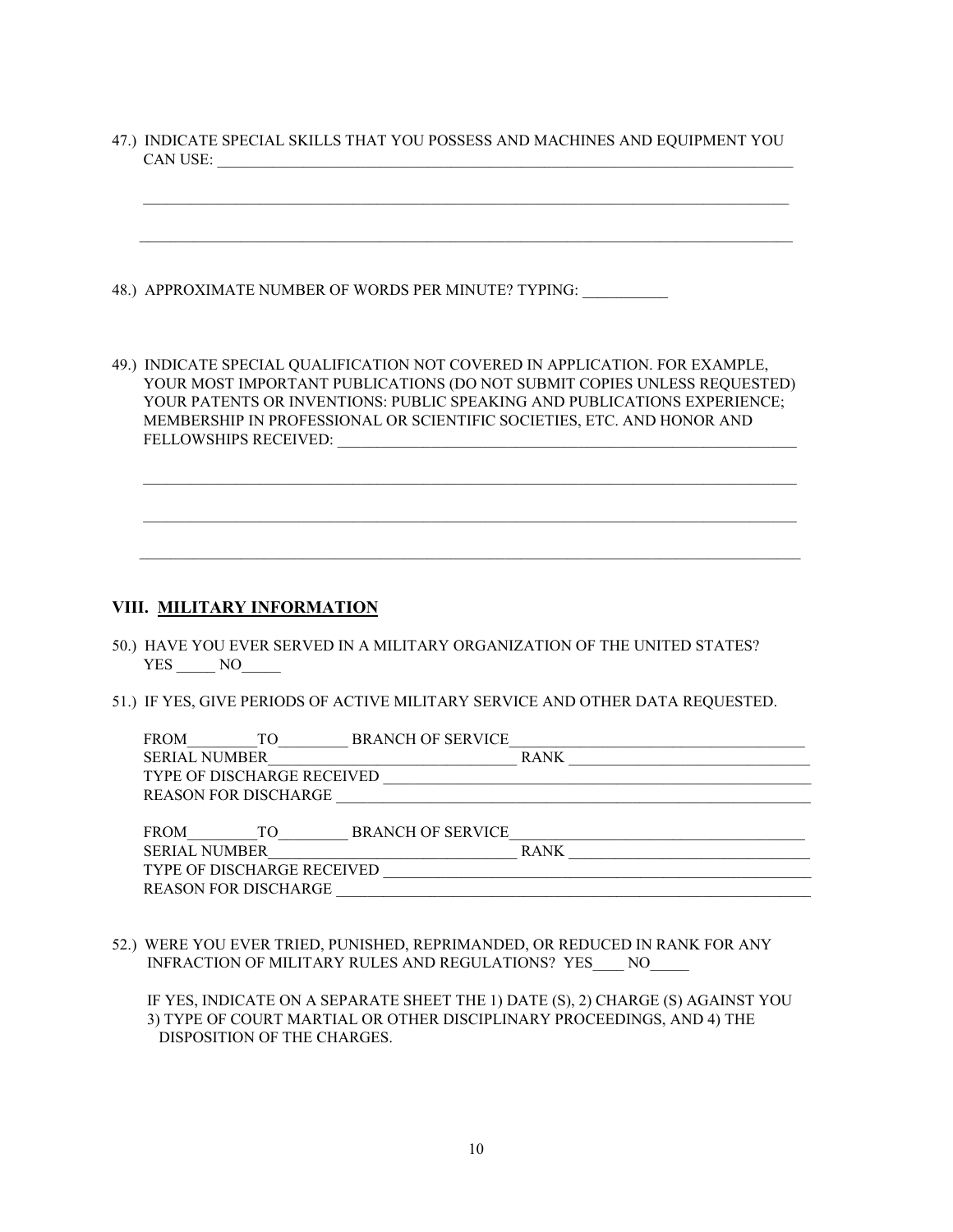# **IX. RESERVES AND/OR NATIONAL GUARD**

53.) ARE YOU NOW OR WERE EVER AN ACTIVE MEMBER OF ANY BRANCH OF THE UNITED STATES NATIONAL GUARD? YES \_\_\_ NO

BRANCH OF SERVICE FROM TO UNIT PRESENT OR LAST RANK

| .)H<br>'DE.                                     |  |
|-------------------------------------------------|--|
| <b>DE UNIT</b><br>L C C<br>MAII<br>ADDRE<br>ING |  |

54.) WHILE SERVING WITH THE RESERVES OR NATIONAL GUARD, WERE YOU EVER TRIED, PUNISHED, REPRIMANDED, OR REDUCED IN RANK FOR ANY INFRACTION OF MILITARY RULES AND REGULATIONS? YES NO

 IF YES, INDICATE ON A SEPARATE SHEET 1) DATE(S) 2) CHARGE(S) AGAINST YOU (3) TYPE OF COURT MARTIAL OR OTHER DISCIPLINARY PROCEEDINGS AND 4) DISPOSITION OF THE CHARGE (S).

#### **X. FOREIGN MILITARY SERVICE**

55.) HAVE YOU EVER SERVED IN A MILITARY ORGANIZATION OF ANY FOREIGN GOVERNMENT? YES \_\_\_\_\_NO \_\_\_\_\_

IF YES, INDICATE DETAILS BELOW.

NAME OF COUNTRY \_\_\_\_\_\_\_\_\_\_\_\_\_\_\_\_\_\_\_\_\_\_\_\_\_ DATE OF ENTRY \_\_\_\_\_\_\_\_\_\_\_\_\_\_\_\_\_

DATE OF SEPARATIONN RANK

TYPE OF DISCHARGE \_\_\_\_\_\_\_\_\_\_\_\_\_\_\_\_\_\_\_\_\_\_\_\_\_\_\_\_\_\_\_\_\_\_\_\_\_\_\_\_\_\_\_\_\_\_\_\_\_\_\_\_\_\_\_\_\_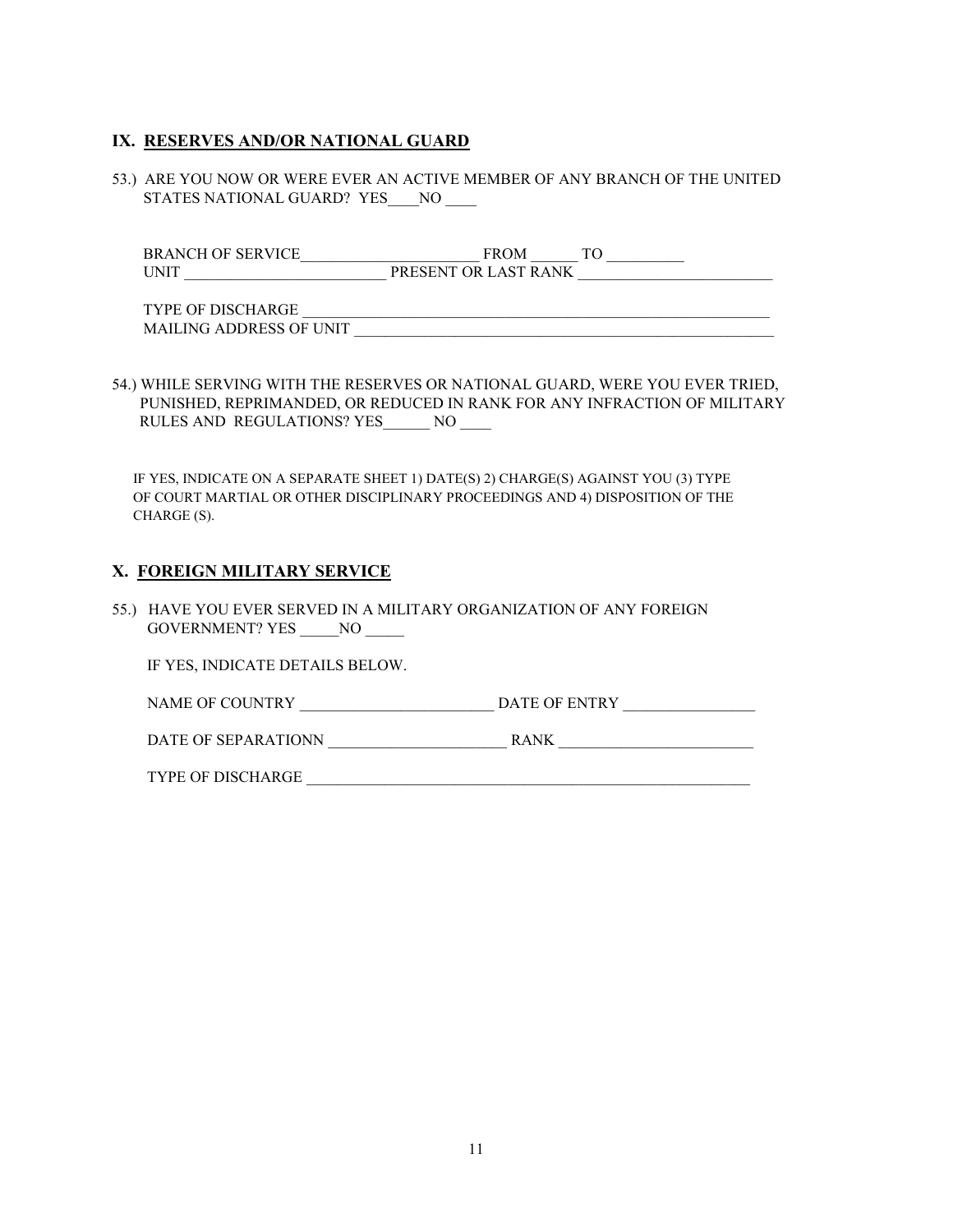# **XI. EMPLOYMENT/UNEMPLOYMENT RECORD**

#### 56.) LIST ALL EMPLOYMENTS, INCLUDING PART-TIME EMPLOYMENT AND PERIODS OF UNEMPLOYMENT OVER 30 DAYS FOR THE LAST **TEN (10**) YEARS.

| FROM-TO | NAME & ADRESS/PHONE NUMBER | POSITION HELD | REASON FOR LEAVING |
|---------|----------------------------|---------------|--------------------|
|         |                            |               |                    |
|         |                            |               |                    |
|         |                            |               |                    |
|         |                            |               |                    |
|         |                            |               |                    |
|         |                            |               |                    |
|         |                            |               |                    |
|         |                            |               |                    |
|         |                            |               |                    |
|         |                            |               |                    |
|         |                            |               |                    |
|         |                            |               |                    |
|         |                            |               |                    |
|         |                            |               |                    |
|         |                            |               |                    |
|         |                            |               |                    |
|         |                            |               |                    |
|         |                            |               |                    |
|         |                            |               |                    |
|         |                            |               |                    |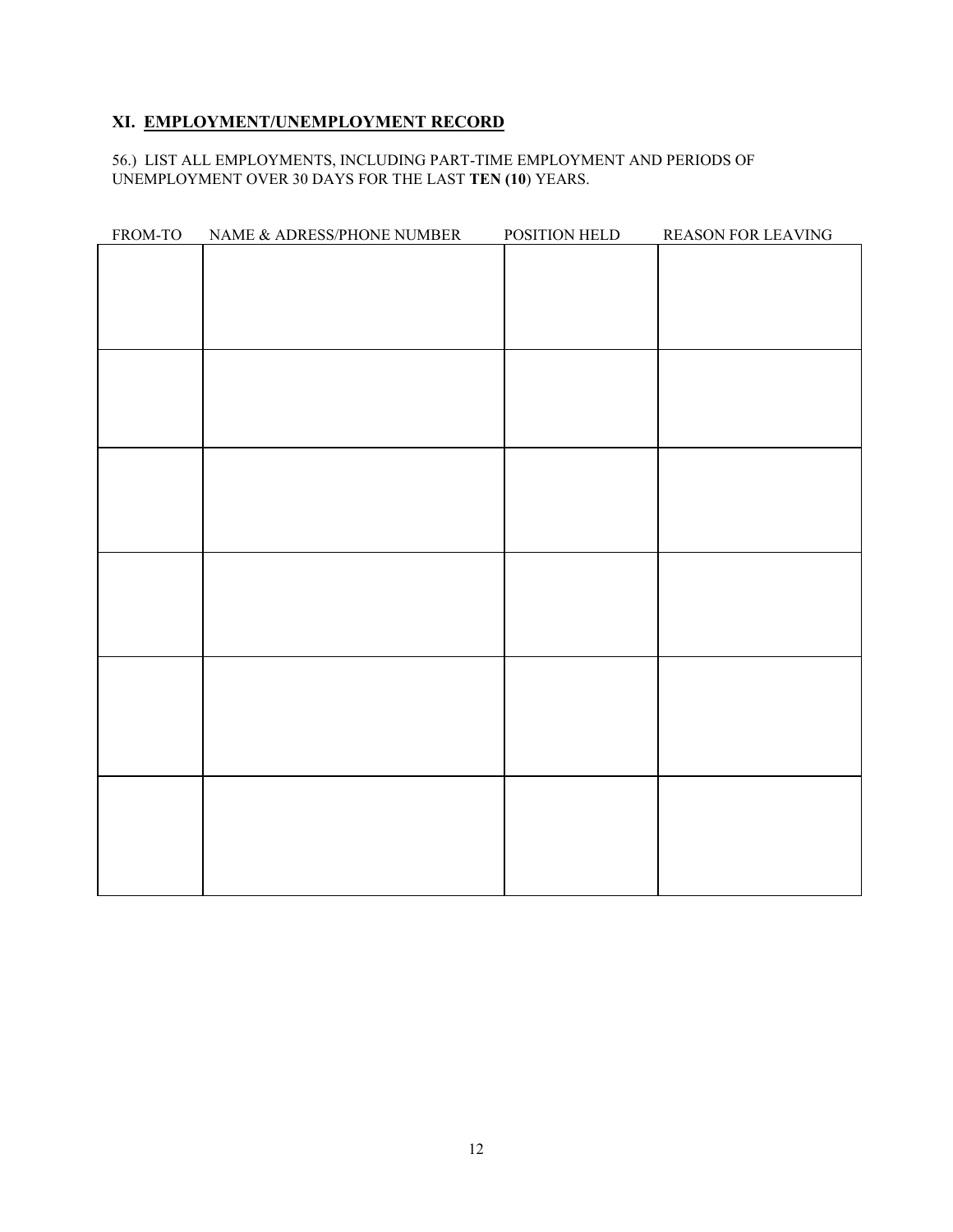57.) WERE YOU EVER DISCHARGED OR FORCED TO RESIGN BECAUSE OF MISCONDUCT OR UNSATISFACTORY SERVICE? YES \_\_\_\_\_ NO \_\_\_\_\_

 IF YES; LIST THOSE WHO EITHER 1) DISCIPLINED YOU 2) DISCHARGED YOU OR 3) REQUESTED YOU TO RESIGN.

| <b>EMPLOYER'S NAME</b> | <b>DATE</b> | NAME OF SUPERVISOR INVOLVED |
|------------------------|-------------|-----------------------------|
|                        |             |                             |
|                        |             |                             |
|                        |             |                             |
|                        |             |                             |
|                        |             |                             |
|                        |             |                             |
|                        |             |                             |

- 58.) DO YOU OBJECT TO YOUR PRESENT EMPLOYER BEING CONTACTED? YES \_\_\_\_ NO \_\_\_\_
- 59.) HAVE YOU EVER APPLIED FOR A POSITION WITH ANY LAW ENFORCEMENT AGENCY? YES NO

60.) ARE YOU NOW ON ANY ELIGIBILITY LIST? YES \_\_\_\_\_ NO \_\_\_\_

IF YES, WHERE AND FOR WHAT POSITION?

61.) IF YES, INDICATE ON A SEPARATE SHEET: **1**.) THE POLICE DEPARTMENT TO WHICH YOU MADE APPLICATION **2**.) THE DATE ON WHICH YOU APPLIED **3**.) WHETHER YOU WERE REJECTED OR ACCEPTED **4**.) IF REJECTED, THE REASON FOR REJECTION AND **5**.) IF ACCEPTED, WHY DID YOU REFUSED EMPLOYMENT?

 $\overline{\phantom{a}}$  ,  $\overline{\phantom{a}}$  ,  $\overline{\phantom{a}}$  ,  $\overline{\phantom{a}}$  ,  $\overline{\phantom{a}}$  ,  $\overline{\phantom{a}}$  ,  $\overline{\phantom{a}}$  ,  $\overline{\phantom{a}}$  ,  $\overline{\phantom{a}}$  ,  $\overline{\phantom{a}}$  ,  $\overline{\phantom{a}}$  ,  $\overline{\phantom{a}}$  ,  $\overline{\phantom{a}}$  ,  $\overline{\phantom{a}}$  ,  $\overline{\phantom{a}}$  ,  $\overline{\phantom{a}}$ 

 $\overline{\phantom{a}}$  ,  $\overline{\phantom{a}}$  ,  $\overline{\phantom{a}}$  ,  $\overline{\phantom{a}}$  ,  $\overline{\phantom{a}}$  ,  $\overline{\phantom{a}}$  ,  $\overline{\phantom{a}}$  ,  $\overline{\phantom{a}}$  ,  $\overline{\phantom{a}}$  ,  $\overline{\phantom{a}}$  ,  $\overline{\phantom{a}}$  ,  $\overline{\phantom{a}}$  ,  $\overline{\phantom{a}}$  ,  $\overline{\phantom{a}}$  ,  $\overline{\phantom{a}}$  ,  $\overline{\phantom{a}}$ 

- 62) APPROXIMATELY HOW MANY DAYS HAVE YOU MISSED FROM SCHOOL OR WORK DUE TO ILLNESS DURING THE PAST FIVE YEARS?
- 63.) HAS ANY SUCH LICENSE OR PERMIT EVER BEEN REVOKED, CANCELED OR SUSPENDED? YES\_\_\_\_\_NO \_\_\_\_\_\_
- 64.) HAVE YOU EVER HAD ANY EXTENDED ABSENCES BECAUSE OF PERSONAL ILLNESS? YES NO IF YES, PROVIDE DETAILS ON A SEPARATE SHEET.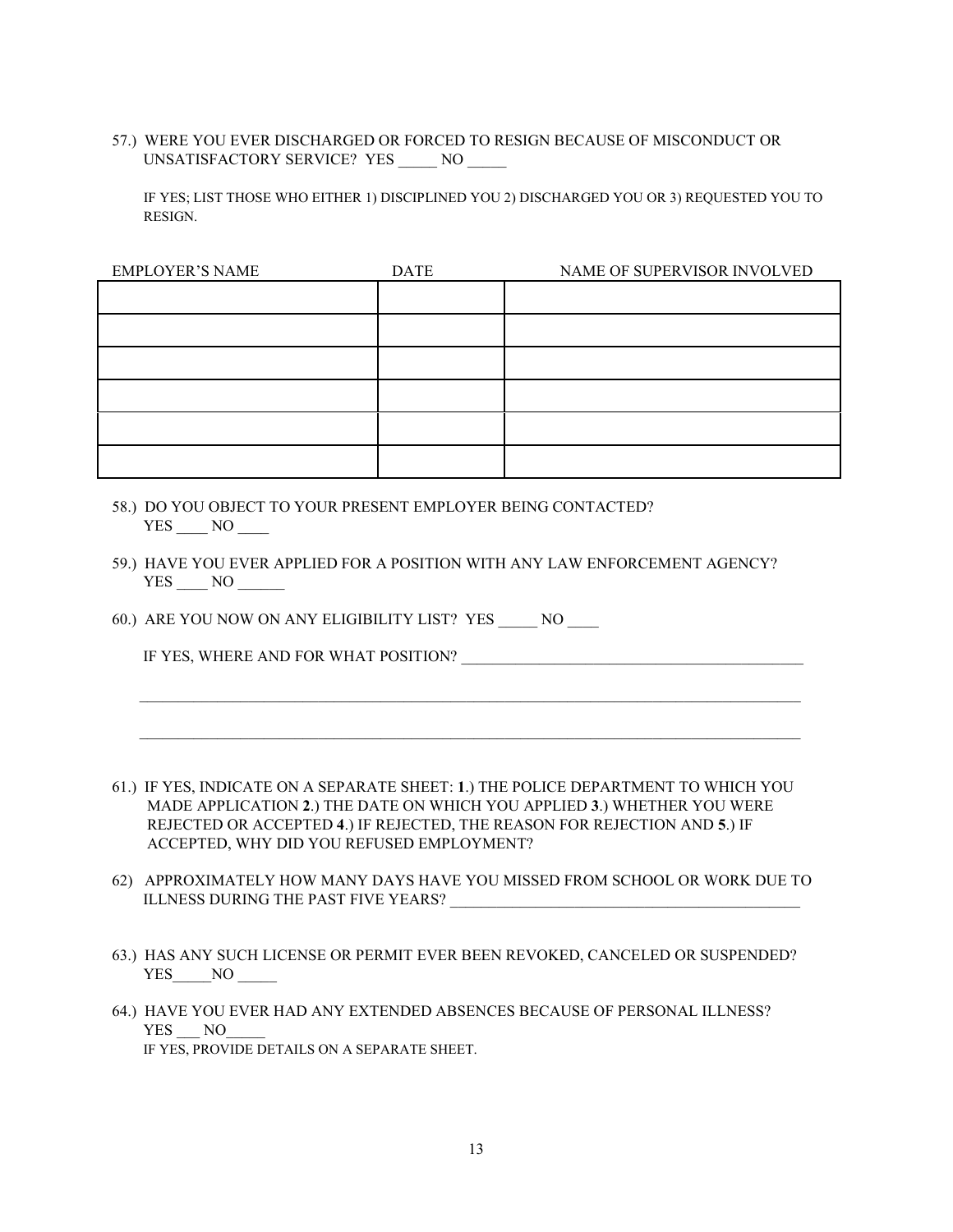# XII. FINANCIAL HISTORY (ALL REFERENCES TO EX-SPOUSE APPLY ONLY TO THAT PERIOD DURING WHICH YOU WERE MARRIED.)

| 65.) LIST FIRMS WITH WHICH YOU HAVE, OR HAVE HAD, CHARGE ACCOUNTS.<br>LIST FIRMS FROM WHOM YOU HAVE BORROWED MONEY FOR ANY PURPOSE.                                                                                            |  |
|--------------------------------------------------------------------------------------------------------------------------------------------------------------------------------------------------------------------------------|--|
|                                                                                                                                                                                                                                |  |
| TYPE OF BUSINESS: New York Contract the Contract of the Contract of the Contract of the Contract of the Contract of the Contract of the Contract of the Contract of the Contract of the Contract of the Contract of the Contra |  |
| MAILING ADDRESS: University of the Second Second Second Second Second Second Second Second Second Second Second Second Second Second Second Second Second Second Second Second Second Second Second Second Second Second Secon |  |
| PURPOSE:                                                                                                                                                                                                                       |  |
|                                                                                                                                                                                                                                |  |
|                                                                                                                                                                                                                                |  |
| TYPE OF BUSINESS: New York Contract the Contract of the Contract of the Contract of the Contract of the Contract of the Contract of the Contract of the Contract of the Contract of the Contract of the Contract of the Contra |  |
| MAILING ADDRESS: University of the Community of the Community of the Community of the Community of the Community of the Community of the Community of the Community of the Community of the Community of the Community of the  |  |
| PURPOSE:                                                                                                                                                                                                                       |  |
|                                                                                                                                                                                                                                |  |
|                                                                                                                                                                                                                                |  |
|                                                                                                                                                                                                                                |  |
| TYPE OF BUSINESS: New York Contract the Contract of the Contract of the Contract of the Contract of the Contract of the Contract of the Contract of the Contract of the Contract of the Contract of the Contract of the Contra |  |
|                                                                                                                                                                                                                                |  |
| PURPOSE:                                                                                                                                                                                                                       |  |
|                                                                                                                                                                                                                                |  |
|                                                                                                                                                                                                                                |  |
|                                                                                                                                                                                                                                |  |
|                                                                                                                                                                                                                                |  |
|                                                                                                                                                                                                                                |  |
| PURPOSE:                                                                                                                                                                                                                       |  |
|                                                                                                                                                                                                                                |  |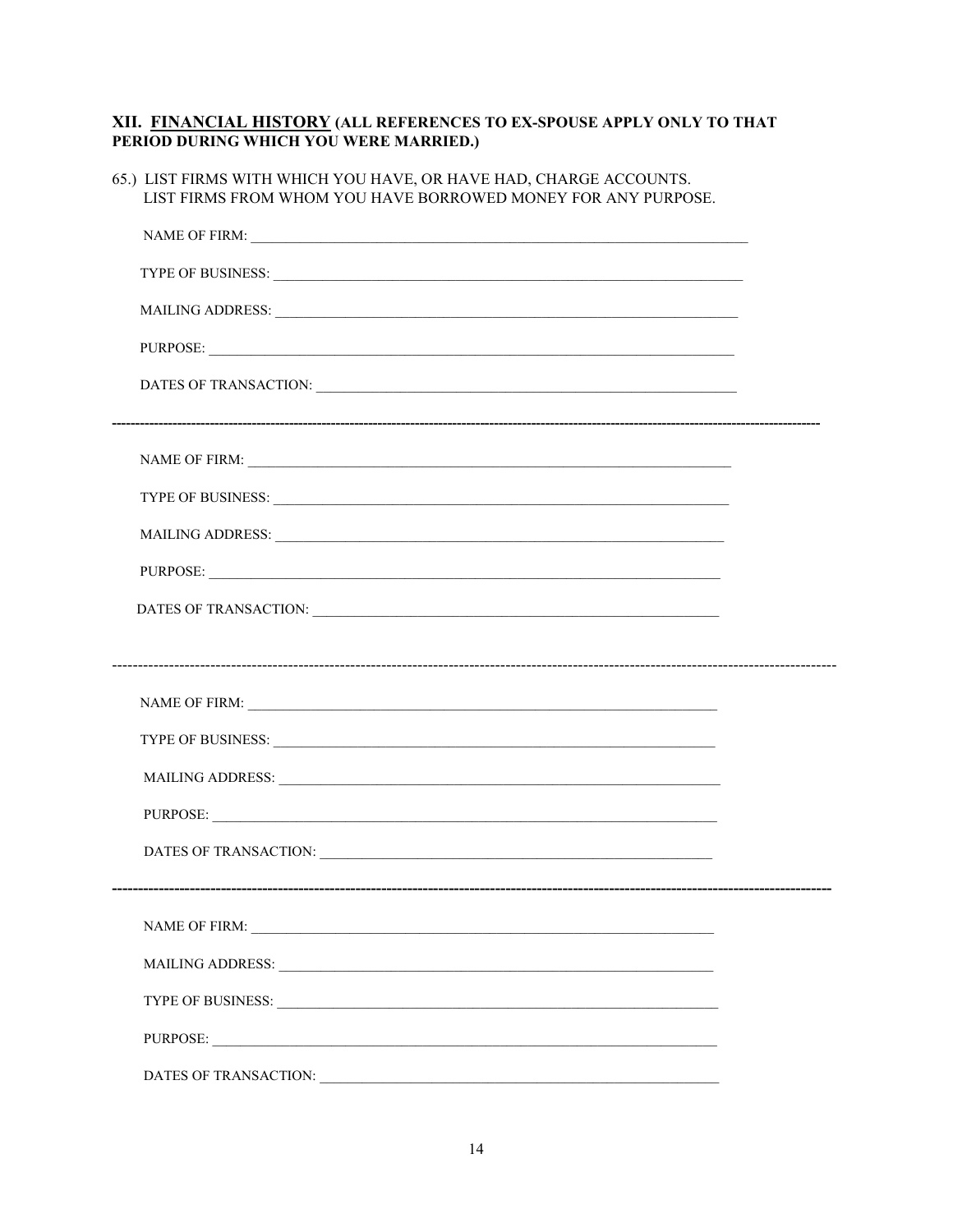- 66.) HAVE YOU, YOUR SPOUSE, OR EX-SPOUSE EVER HAD A JUDGEMENT RENDERED AGAINST YOU? YES \_\_\_\_NO \_\_\_
- 67.) HAVE YOU, YOUR SPOUSE, OR EX-SPOUSE EVER FILED FOR BANKRUPTCY OR BEEN DECLARED BANKRUPT? YES\_\_\_\_ NO \_\_\_\_
- 68.) HAVE YOU EVER BEEN REFUSED A LIFE, AUTOMOBILE, HEALTH, OR OTHER INSURANCE POLICY? YES NO
- 69.) HAVE YOU EVER HAD A LIFE, AUTOMOBILE, HEALTH, OR OTHER INSURANCE POLICY CANCELED? YES \_\_\_\_ NO \_\_\_\_
- 70.) HAVE YOU, YOUR SPOUSE, OR EX-SPOUSE EVER HAD ANY PROPERTY REPOSSESSED? YES NO
- 71.) HAVE YOU EVER BEEN BONDED OR HAD BOND REFUSED? YES NO
- 72.) IF EMPLOYED BY THIS POLICE DEPARTMENT, DO YOU ANTICIPATE ANY INCOME OTHER THAN YOUR POLICE SALARY? YES \_\_\_\_\_ NO\_\_\_\_
- 73.) LIST SAVINGS, CHECKING, POSTAL SAVING, BUILDING AND LOAN BROKERAGE, AND OTHER ACCOUNTS MAINTAINED BY YOU AND YOUR SPOUSE.

| NAME OF INSTITUTE | NAME IN WHICH<br><b>ACCT IS UNDER</b> | <b>PRESENT</b><br><b>BALANCE</b> |
|-------------------|---------------------------------------|----------------------------------|
|                   |                                       |                                  |
|                   |                                       |                                  |
|                   |                                       |                                  |
|                   |                                       |                                  |
|                   |                                       |                                  |
|                   |                                       |                                  |
|                   |                                       |                                  |
|                   |                                       |                                  |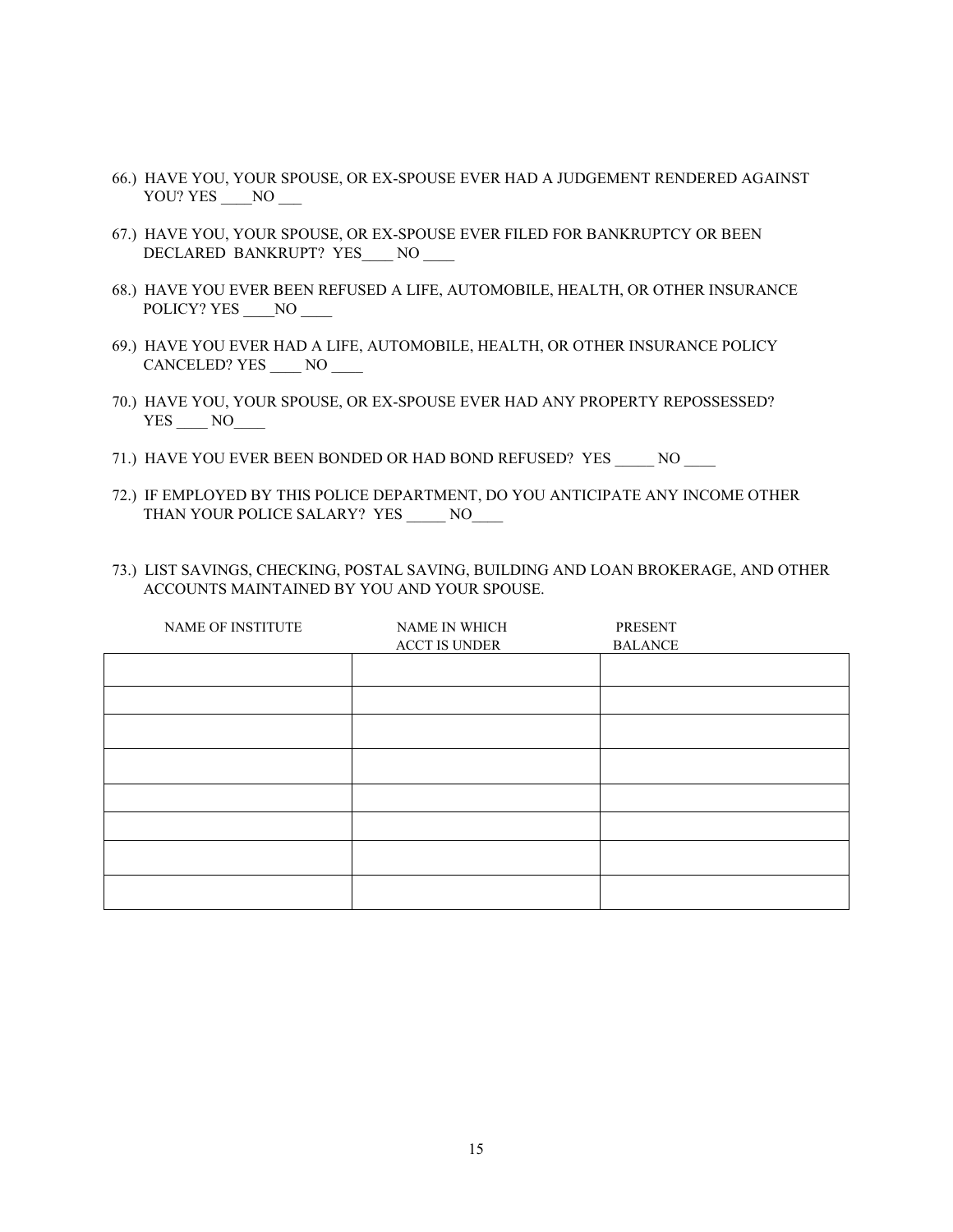#### **XIII. CRIMINAL AND JUVENILE RECORD**

74.) HAVE YOU EVER BEEN ARRESTED OR DETAINED BY ANY LAW ENFORCEMENT OFFICER? YES NO

 IF YES, INDICATE ON A SEPARATE SHEET: 1.) THE POLICE AGENCY 2.) THE CHARGE 3.) THE FINAL DISPOSITION 4.) THE DATE 5.) DETAIL OF CASE (THIS QUESTION ALSO INCLUDES THOSE INSTANCES IN WHICH YOU MAY HAVE BEEN JUDGED A JUVENILE DELINQUENT, YOUTHFUL OFFENDER OR WAYWARD MINOR.)

- 75.) HAVE YOU EVER BEEN CONVICTED OF A MISDEMEANOR OF DOMESTIC VIOLENCE OR HAS/ HAVE A COURT IMPOSED RESTRAINING ORDER IN THIS STATE OR ANY OTHER STATE?
- 76.) HAVE YOU EVER BEEN CONVICTED OF A FELONY OR FIRST-DEGREE MISDEMEANOR? YES NO

| $\sim$<br>10<br>w<br> |  |
|-----------------------|--|
|                       |  |

WHERE CONVICTED? DATE OF CONVICTION

 HAVE YOU EVER PLED NOLO CONTENDERE OR PLED GUILTY TO A CRIME WHICH IS A FELONY OR A FIRST-DEGREE MISDEMEANOR? YES NO

IF YES, WHAT CHARGES? WHERE?

77.) HAVE YOU EVER HAD THE ADJUDICATION OF GUILT WITHHELD TO A CRIME WHICH IS FELONY OR A FIRST-DEGREE MISDEMEANOR? YES NO

| W.<br>$\Lambda$<br>11 F<br>н.<br>ILD.<br>$1 - 1$ |  |
|--------------------------------------------------|--|
| W<br>н и                                         |  |

- 78.) HAVE YOU EVER BEEN ARRESTED OR DETAINED BY ANY LAW ENFORCEMENT AGENCY?). (*SHOW ALL ARRESTS INCLUDING JUVENILE ARREST AND TRAFFIC ARREST*) PROVIDE POLICE AND COURT RECORDS, IF AVAILABLE. (INCLUDE ANY ARREST IN WHICH THE RECORDS WERE EXPUNGED OR SEALED AND SUBMIT ALL COURT DOCUMENTATION CRIME CHARGED POLICE AGENCY \_\_\_\_\_\_\_\_\_\_\_\_\_\_\_\_\_\_\_\_\_\_\_\_\_\_\_\_\_\_\_\_\_\_\_ DATE: \_\_\_\_\_\_\_\_\_\_\_\_\_\_\_\_\_DISPOSITION OF CASE \_\_\_\_\_\_\_\_\_\_\_\_\_\_\_\_\_\_\_\_\_\_\_\_\_\_\_\_\_\_\_\_\_\_\_\_\_\_\_\_\_\_\_\_
- 79.) HAVE YOU EVER BEEN PLACED ON PROBATION? YES NO IF YES, GIVE DETAILS \_\_\_\_\_\_\_\_\_\_\_\_\_\_\_\_\_\_\_\_\_\_\_\_\_\_\_\_\_\_\_\_\_\_\_\_\_\_\_\_\_\_\_\_\_\_\_\_\_\_\_\_\_\_\_\_\_\_\_\_\_\_\_\_\_\_\_\_\_\_\_\_\_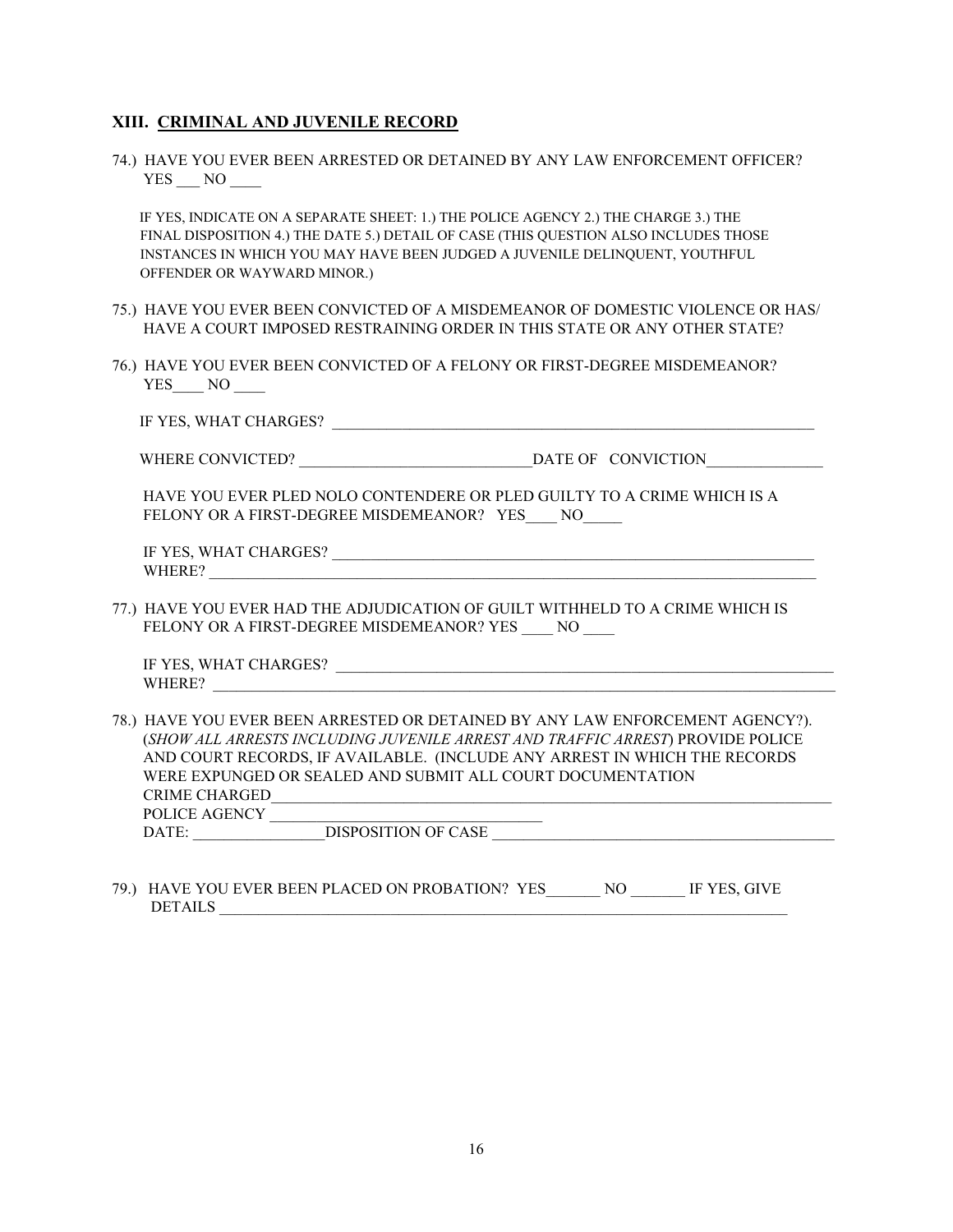### **XIV. MOTOR VEHICLE OPERATOR RECORD**

- 80.) ARE YOU ABLE TO OPERATE A MOTOR VEHICLE? YES NO
- 81.) DO YOU POSSESS A VALID DRIVER'S LICENSE? YES NO
- 82.) HAS YOUR DRIVERS LICENSE EVER BEEN REVOKED OR SUSPENDED? YES NO

IF YES, INDICATE ON A SEPARATE SHEET: 1.) THE DATE, 2.) THE STATE, 3.) ALL DETAILS.

83.) WAS YOUR LICENSE RESTORED? YES NO

IF YES, INDICATE WHEN

84.) HAVE YOU EVER BEEN INVOLVED IN A MOTOR VEHICLE ACCIDENT? YES NO

 IF YES, INDICATE ON A SEPARATE SHEET: 1.) DATE, 2.) LOCATION, 3.) INJURIES, 4.) CHARGES, 5.) FINAL DISPOSITION OF ANY POLICE CHARGES OR CIVIL LIABILITY.

85.) HAVE YOU EVER BEEN REFUSED A DRIVERS LICENSE BY ANY STATE? YES \_\_\_NO

 IF YES, INDICATE ON A SEPARATE SHEET: 1.) THE CITY, COUNTY, AND STATE, 2.) NAME OF AGENCY ISSUING THE CITATION, 3.) DATE, 4.) CHARGE, 5.) FINAL DISPOSITION.

86.) DO YOU NOW HAVE ANY UNPAID SUMMONSES OUTSTANDING AGAINST YOU FOR ANY PARKING VIOLATIONS? YES \_\_\_\_NO \_\_\_

IF YES, HOW MANY AND WHERE? \_\_\_\_\_\_\_\_\_\_\_\_\_\_\_\_\_\_\_\_\_\_\_\_\_\_\_\_\_\_\_\_\_\_\_\_\_\_\_\_\_\_\_\_\_\_\_\_\_\_\_\_\_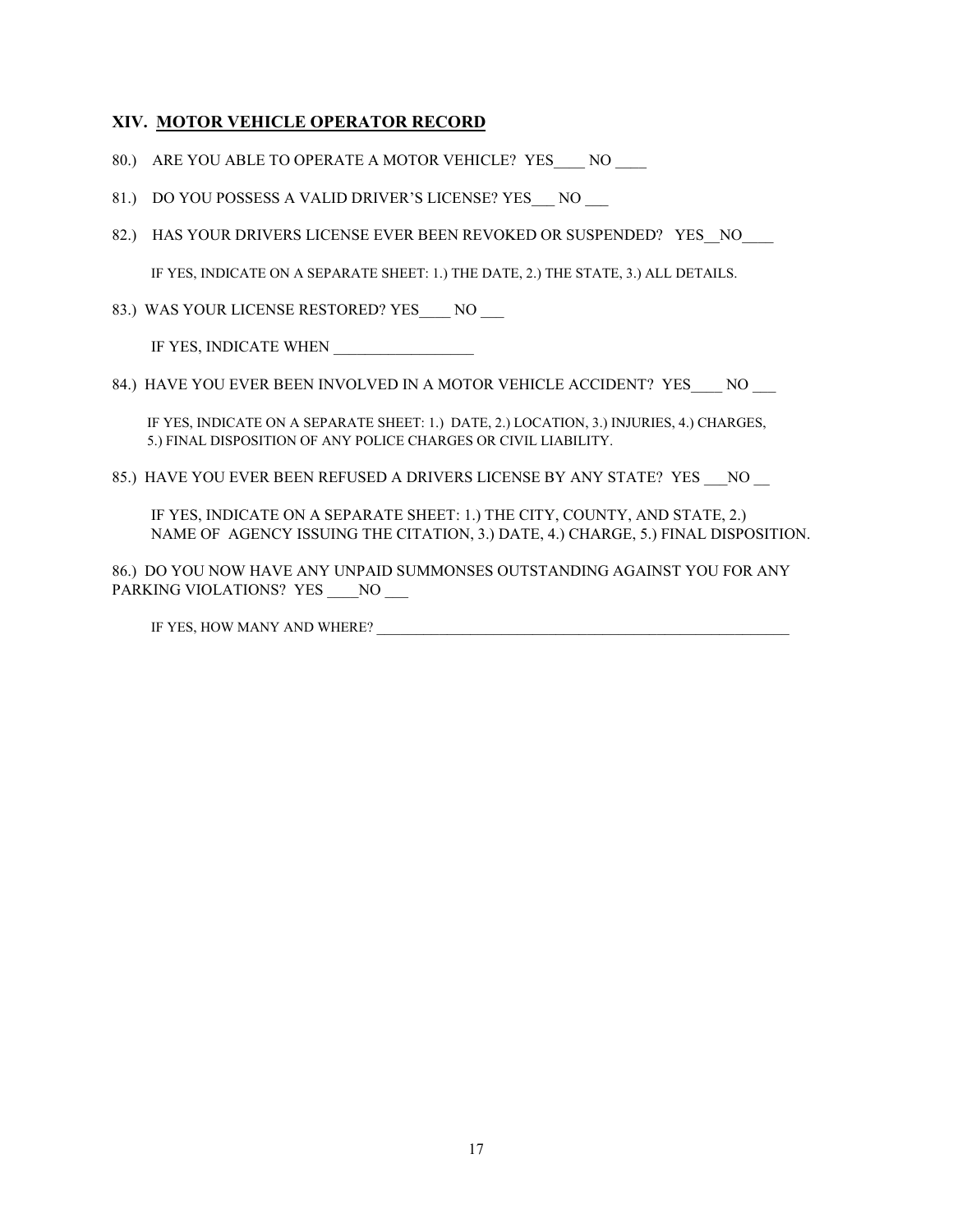#### **XV. FAMILY BACKGROUND**

87.) LIST ALPHABETICALLY, LAST NAME FIRST, ALL MEMBERS OF YOUR IMMEDIATE FAMILY (SPOUSE INCLUDED) AND ALL MEMBERS OF YOUR SPOUSE IMMEDIATE FAMILY. IMMEDIATE FAMILY INCLUDES FATHER, STEP-FATHER, MOTHER, STEPMOTHER, BROTHERS, SISTERS, GUARDIANS, AND/OR FOSTER PARENTS. INCLUDE THOSE RELATIVES WHO ARE DECEASED.

| <b>NAME</b> | DATE OF BIRTH   | <b>ADDRESS</b> | <b>RELATIONSHIP</b> |
|-------------|-----------------|----------------|---------------------|
|             | AGE/IF DECEASED |                |                     |
|             |                 |                |                     |
|             |                 |                |                     |
|             |                 |                |                     |
|             |                 |                |                     |
|             |                 |                |                     |
|             |                 |                |                     |
|             |                 |                |                     |
|             |                 |                |                     |
|             |                 |                |                     |
|             |                 |                |                     |

88.) HAS ANY MEMBER OF YOUR FAMILY OR YOUR SPOUSE IMMEDIATE FAMILY EVER BEEN ARRESTED? YES NO

IF YES, PROVIDED DETAILS ON A SEPARATE SHEET.

- 89.) TO THE BEST OF YOUR KNOWLEDGE, HAS ANY OTHER RELATIVE, ASSOCIATE, OR PERSON RESIDING WITH YOU, ALTHOUGH NOT RELATED, EVER BEEN ARRESTED? YES \_ NO \_ IF YES, PROVIDED DETAILS ON A SEPARATE SHEET.
- 90.) HAS ANY MEMBER OF YOUR IMMEDIATE FAMILY EVER BEEN COMMITTED TO A MENTAL INSTITUTION? YES \_\_\_ NO \_\_\_

 IF YES, INDICATE ON A SEPARATE SHEET: 1.) YOUR RELATIONSHIP, 2.) THE NAME OF THE RELATIVES, 3.) WHEN CONFINED, 4.) WHERE CONFINED, 5.) THE NATURE OF THE ILLNESS, 6.) PERSON (S) ADMINISTERING TREATMENT.

#### **XVI. REFERENCES**

91.) FILL IN BELOW THE NAMES OF **THREE(3)** PERSONS NOT RELATED TO YOU NOT FORMER EMPLOYERS, WHO HAVE KNOWN YOU FOR LEAST FIVE YEARS. ALL PERSON TO WHOM YOU REFER MAY BE ASKED TO APPRAISE YOUR CHARACTER, ABILITY, EXPERIENCE, PERSONALITY AND OTHER QUALITIES.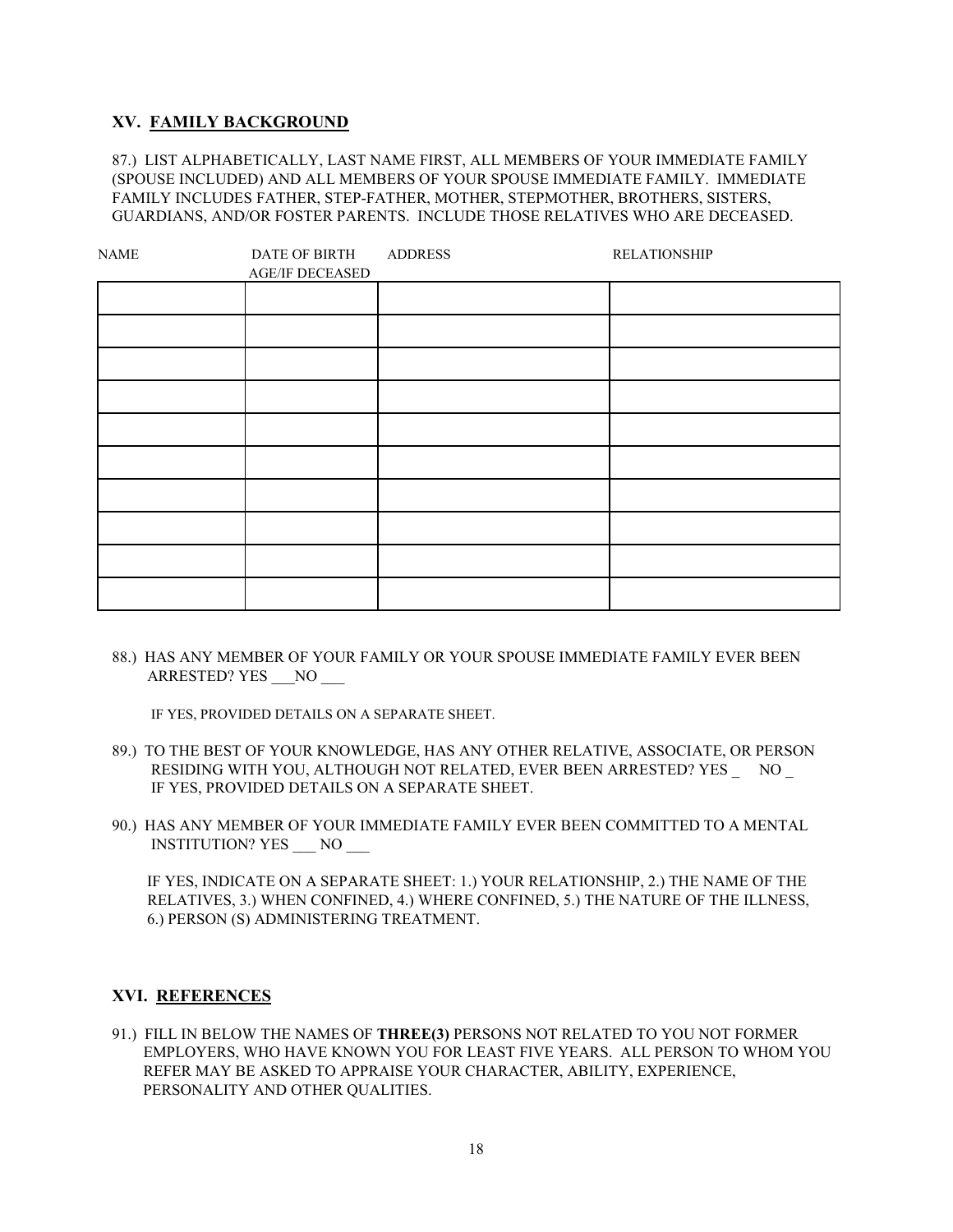| 1. NAME:                                                                                                                                                                                                                       |  |
|--------------------------------------------------------------------------------------------------------------------------------------------------------------------------------------------------------------------------------|--|
|                                                                                                                                                                                                                                |  |
|                                                                                                                                                                                                                                |  |
|                                                                                                                                                                                                                                |  |
| YEARS KNOWN                                                                                                                                                                                                                    |  |
| 2. NAME:                                                                                                                                                                                                                       |  |
|                                                                                                                                                                                                                                |  |
|                                                                                                                                                                                                                                |  |
| BUSINESS, OCCUPATION, OR PROFESSION: University of Anti-                                                                                                                                                                       |  |
| YEARS KNOWN                                                                                                                                                                                                                    |  |
| 3. NAME:                                                                                                                                                                                                                       |  |
| HOME ADDRESS: New York Contract the Contract of the Contract of the Contract of the Contract of the Contract of the Contract of the Contract of the Contract of the Contract of the Contract of the Contract of the Contract o |  |
|                                                                                                                                                                                                                                |  |
| YEARS KNOWN:                                                                                                                                                                                                                   |  |
|                                                                                                                                                                                                                                |  |

92.) PROVIDE **THREE(3)** CHARACTER REFERENCE LETTERS(PERSONS NOT RELATED TO YOU, AND NOT FORMER EMPLOYERS OR REFERENCES WHO ARE FRIENDS, FELLOW STUDENTS, OR FELLOW WORKERS.

#### **XVII. POLYGRAPH EXAMINATION**

93.) ARE YOU WILLING TO TAKE A POLYGRAPH EXAMINATION TO VERIFY ALL INFORMATION SUPPLIED IN THIS APPLICATION AND ALL OTHER INFORMATION SUPPLIED BY YOU TO THIS DEPARTMENT? YES NO

IF NO, STATE YOUR REASON (S)

### **XVIII. ADDITIONAL INFORMATION**

- 94.) DATE AVAILABLE FOR WORK:
- 95.) TYPE OF EMPLOYMENT DESIRED: FULL-TIME PART-TIME
- 96.) ARE YOU ABLE TO MEET THE ATTENDANCE REQUIREMENTS OF THE POSITION? YES \_NO\_\_\_
- 97.) IF PART-TIME/RESERVES ARE YOU ABLE TO MEET THE MINIMUM **TWENTY (20)** HOURS OF DONATED TIME PER MONTH? YES NO
- 98.) IF PART-TIME WHAT HOURS ARE YOU ABLE TO WORK: DAYS \_\_\_\_\_ AFTERNOONS \_\_\_\_ EVENINGS \_\_\_\_